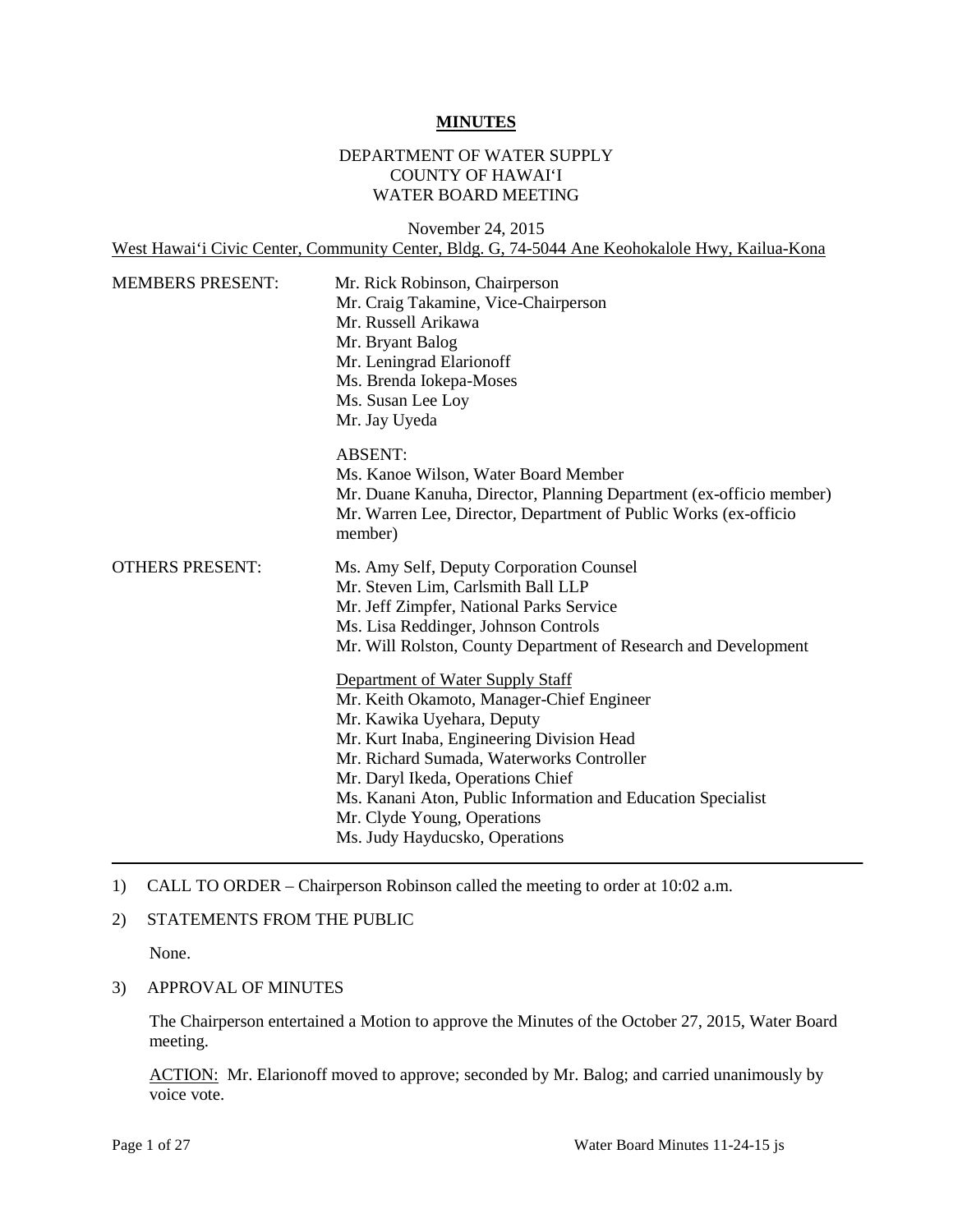#### 4) APPROVAL OF ADDENDUM AND/OR SUPPLEMENTAL AGENDA

Chairperson Robinson entertained a Motion to approve Supplemental Agenda Item 5(A), JOB NO. 2015-1031, PARKER RANCH DEEPWELL REPAIR.

ACTION: Mr. Arikawa moved to approve; seconded by Ms. Iokepa-Moses, and carried unanimously by voice vote.

## 5) SOUTH KOHALA:

## A. **JOB NO. 2015-1031, PARKER RANCH DEEPWELL REPAIR:**

 pump, column pipe, motor shroud, chlorination of the well and pumping assembly, and all transformer; and furnishing all incidental information necessary for completion of work, in This project generally consists of the replacement of the existing deepwell submersible motor, appurtenant equipment, such as strapping and cable guards; replacement of 500kVA step-up accordance with the plans and specifications.

Bids for this project were opened on November 19, 2015, at 2:00 p.m., and the following are the bid results:

| Bidder                                         | <b>Bid Amount</b> |
|------------------------------------------------|-------------------|
| Beylik Drilling and Pump Service, Inc.         | \$464,600.00      |
| Derrick's Well Drilling and Pump Services, LLC | \$444,000.00      |

Project Costs:

| <b>Total Cost:</b>                                             | \$488.400.00 |
|----------------------------------------------------------------|--------------|
| 2) Contingencies $(10\%)$                                      | \$44,400.00  |
| 1) Low Bidder (Derrick's Well Drilling and Pump Services, LLC) | \$444,000.00 |

Funding for this project will be from DWS's CIP Budget under Deepwell Pump Replacement. The contractor will have 270 calendar days to complete this project. The Engineering estimate for this project was \$440,000.00.

 recommended that either the Chairperson or the Vice-Chairperson be authorized to sign the contract, subject to review as to form and legality by Corporation Counsel. The Manager-Chief Engineer recommended that the Board award the contract for JOB NO. 2015-1031, PARKER RANCH DEEPWELL REPAIR, to the lowest responsible bidder, Derrick's Well Drilling and Pump Services, LLC, for their bid amount of \$444,000.00, plus \$44,400.00 for contingencies, for a total contract amount of **\$488,400.00**. It is further

MOTION: Mr. Arikawa moved to approve; seconded by Mr. Takamine.

 The Manager-Chief Engineer said this is another straightforward well repair. This repair is in repair is especially important because DWS is anticipating drier upcoming months in the Waimea area, which relies primarily on surface water sources. He noted that DWS has two wells that provide supplemental sources in the area, including this Parker Ranch Deepwell. Waimea, as part of DWS's efforts to mitigate the wells that are currently out-of-service. This

Mr. Elarionoff asked how this affects the farmers in Waimea.

 The Manager-Chief Engineer said it depends on where the farmers are getting their water from; there is an agricultural (ag) water system in Waimea. The users of that ag system are basically in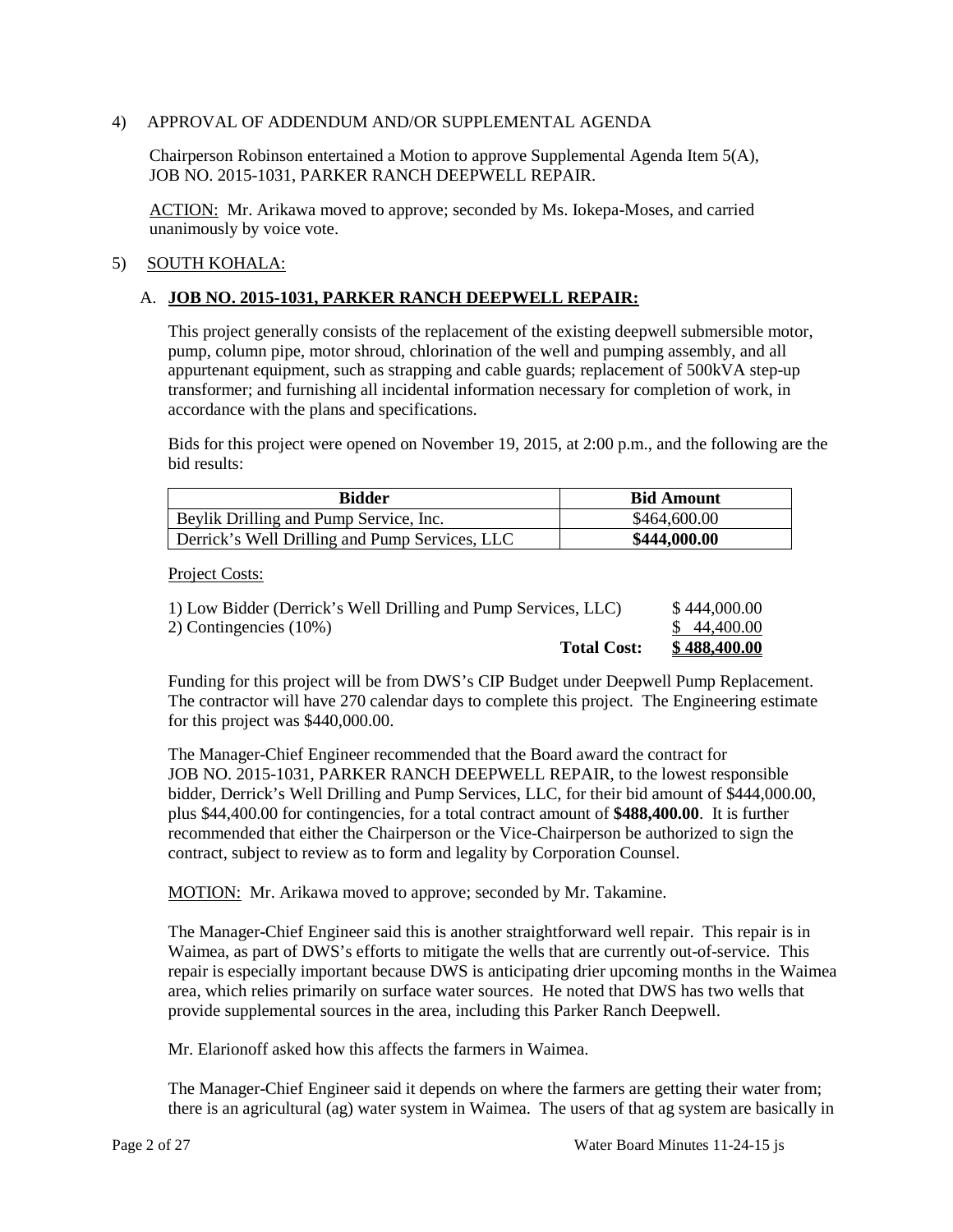the same situation as DWS users in the area; the ag users are reliant on the reservoir above White Road, he said. That reservoir is fed by surface water, as is the DWS system. The Manager-Chief Engineer said he himself had limited knowledge of the situation with the Department of Agriculture system; he did know that there were a limited number of people doing agriculture off of the DWS system. He noted that there are some services along the main highway in Waimea. of what is expected to be a dry season in Waimea. DWS has issued a Conservation Notice, whereby the Department is asking for voluntary compliance with a 10 percent reduction in usage. DWS is asking for consumers to water at night, etc. DWS is trying to be proactive by getting this well online in a timely manner, in anticipation

Mr. Elarionoff said that both the ag and DWS sources are taken from surface water; he asked how the two systems affect each other.

 Kohala Mountain. The Manager-Chief Engineer said that the two systems are different; DWS has two sources on the

Mr. Elarionoff asked if that was before the farmers get their water.

 feeds their ag system in the Lakeland subdivision. From Lakeland, the water is boosted to the 60-MG reservoir on White Road. Therefore, the farmers and DWS are served by different sources, but both of them are affected if dry conditions prevail. The Manager-Chief Engineer said that the farmers are getting their water off of the ditch, which

Mr. Arikawa asked whether Mr. Eric Takamoto of Operations did the Engineering estimate for this bid; he noted that the the bid price was spot on with the estimate. He suggested that Mr. Takamoto be commended.

Chairperson Robinson asked how deep this well is.

The Manager-Chief Engineer said that it is just under 2,000 feet deep.

Mr. Young said that the Parker Ranch and Waimea wells are both about 2,000 feet deep.

 The Manager-Chief Engineer noted that because both wells are deep, DWS really wants to retain those sources to be online, just in case. the Waimea Water Treatment Plant for energy reasons. During dry times, DWS really needs

ACTION: Motion carried unanimously by voice vote.

#### 6) SOUTH KONA:

#### A. **1250 OCEANSIDE (HŌKULIA) WELLSITE DEVELOPMENT AGREEMENT:**

*(This Item was deferred from the October 27, 2015, Board meeting.)* 

 with Corporation Counsel, wrapping up DWS's comments as late as last night. DWS and Amendment with DWS's comments at today's meeting, he said. The Department intends to get The Manager-Chief Engineer said that the Department was working on the Fourth Amendment Corporation Counsel have been going over the Fourth Amendment line by line, and DWS does have some comments. Unfortunately, DWS is not ready to bring to the Board the actual Fourth its comments to the parties very soon, and plans to agendize the assignment of 50 water units from the Kealakekua Source Agreement, as well as the Fourth Amendment, for the December 15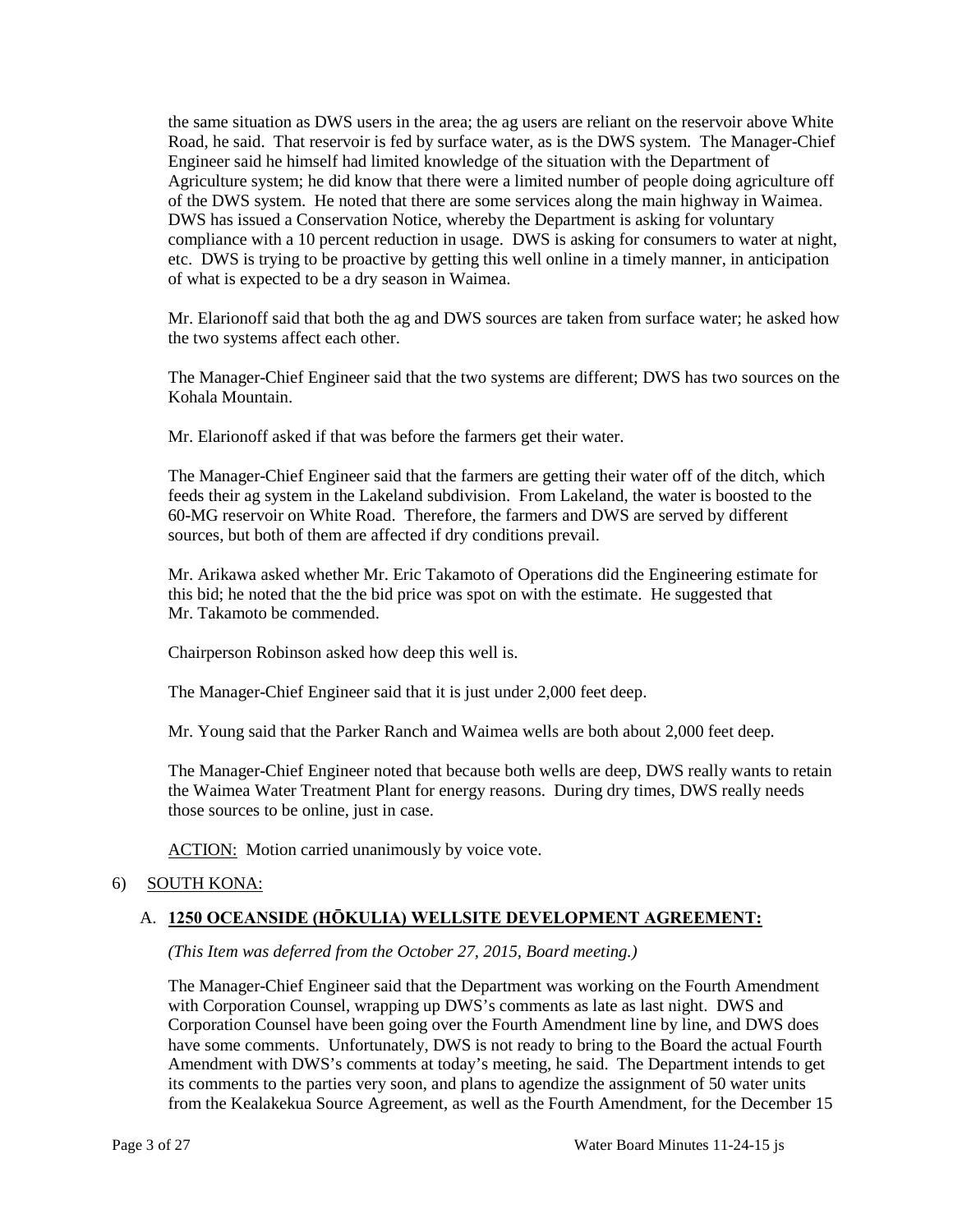Board meeting. The Manager-Chief Engineer noted that Mr. Steve Lim was available to answer questions.

Chairperson Robinson asked Mr. Lim how soon this well can be outfitted; he asked if the developer was ready to start right away.

 years from the date of the dedication of the well, he said. Therefore, there is no deadline for the that the developer is moving forward on all aspects of their infrastructure, following the Mr. Lim said that the developer is still doing some of the planning, so they will not be starting the outfitting, etc., in this particular agreement. The terms of the equivalent units of water will run 20 completion of the water system such as one might see in other agreements, he said. Mr. Lim said emergence from bankruptcy. However, there is no specific construction schedule yet.

 comments which DWS will get to Mr. Lim and to Mr. Roy Vitousek, (the attorney for the second The Manager-Chief Engineer said that the lack of timeline was among DWS's concerns. DWS does not want to leave things open-ended, whereby DWS has water commitments on the table, but no assurances for the infrastructure to be completed. Those concerns are included among the party).

Ms. Self confirmed this.

The Manager-Chief Engineer said that DWS put in a timeline, as well as indemnification language to make sure that the Department and the Board are protected and indemnified.

 into the Fourth Amendment. She asked Mr. Lim about his timing requirements, and asked if his Ms. Lee Loy noted that the Board had requested that the indemnification language be inserted deadline would be met if this Fourth Amendment were done by the end of the year.

Mr. Lim said that if final action on the matter is taken at the December 15 meeting, the deadline will be met.

 Mr. Elarionoff said that he would prefer that the Board take no action on this matter today, to avoid mistakes. He said that he would prefer that the parties finish the Fourth Amendment off first, and then bring it back to the Board. He asked that a decision on this Item be deferred one more time.

 assignment of the 50 equivalent units from 1250 Oceanside LLC to Kalukalu Properties, and then Mr. Lim requested that the Board in its December Agenda take action separately on the take action the Fourth Amendment.

Chairperson Robinson said that in that case, it would be two separate Agenda Items.

Mr. Lim confirmed this.

Chairperson Robinson said that the Board is all in agreement to do that.

The Manager-Chief Engineer said that it makes sense, and that is what DWS intends to do.

# 7) MISCELLANEOUS:

# A. **DEDICATIONS:**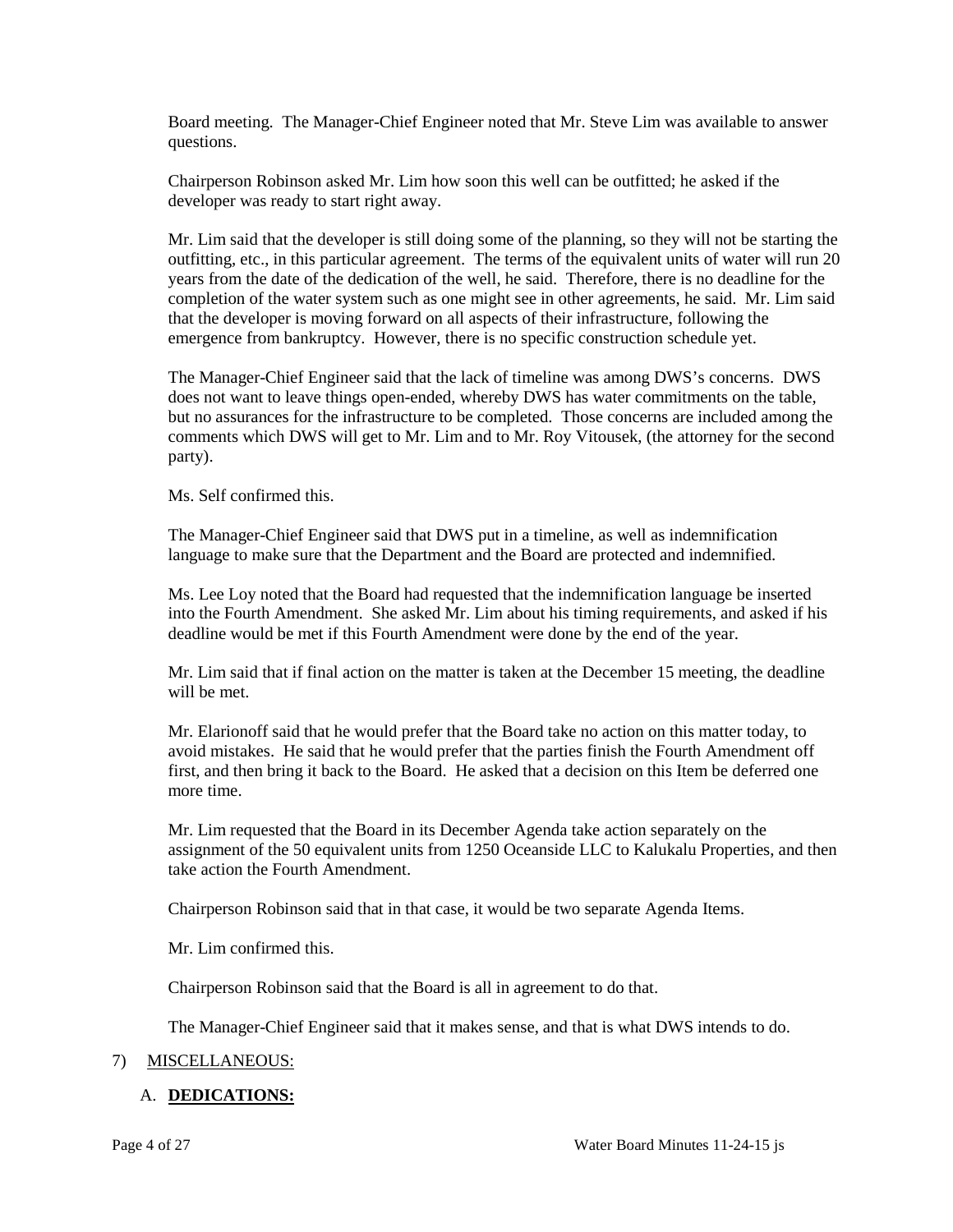The Department has received the following documents for action by the Water Board. The water systems have been constructed in accordance with the Department's standards and are in acceptable condition for dedication.

## **1. GRANT OF EASEMENT AND BILL OF SALE**

 Final Inspection Date: 10/12/2015 SUB 2009-000947 Grantor/Seller: Lake View Estates, LLC Tax Map Key: (3) 2-3-040: 046 Facilities Charge: \$113,576.00 Date Paid: 1/9/2015 Water System Cost: \$148,937.00

#### **2. GRANT OF EASEMENT**  POD 7 – Easement 14 and 15 Grantor: Kohanaiki Shores, LLC Tax Map Key: (3) 7-3-068:003 to 054

 The Manager-Chief Engineer recommended that the Water Board accept these documents subject to the approval of the Corporation Counsel, and that either the Chairperson or the Vice-Chairperson be authorized to sign the documents.

 Chairperson Robinson asked why they called it "POD 7". He said he supposed it was one of the tranches of the development.

Mr. Inaba confirmed this.

MOTION: Mr. Arikawa moved to approve; seconded by Mr. Balog.

 is no new water system involved. Mr. Inaba said that the Grant of Easement for POD 7 is just modifying what already existed; there

 Chairperson Robinson asked if Kohanaiki would be served entirely by DWS; he asked if County water meters would be within Kohanaiki.

 Mr. Inaba confirmed this. He noted that this POD 7 is just one of many "pods," or development areas, within Kohanaiki. He said that some of the pods will have a master meter, while some others will have individual meters. There may also be a few small, private water systems within Kohanaiki. DWS meter readers will drive into Kohanaiki to read meters, he said.

ACTION: Motion carried unanimously by voice vote.

### B. **POWER COST CHARGE:**

 to reflect this decline. In order to accept public testimony on this change, a Public Hearing Departmental power costs have declined as a result of a decline in Hawai'i Electric Light Company (HELCO) billings for electricity for the Department's wells and pumps. The Department proposes reducing the Power Cost Charge from \$1.85 to **\$1.81** per thousand gallons should be scheduled before the new Power Cost Charge is reduced.

The Manager-Chief Engineer recommended that the Board approve holding a Public Hearing on January 26, 2016, at 9:45 a.m., to receive testimony on reducing the Power Cost Charge from \$1.85 to **\$1.81**, effective February 1, 2016.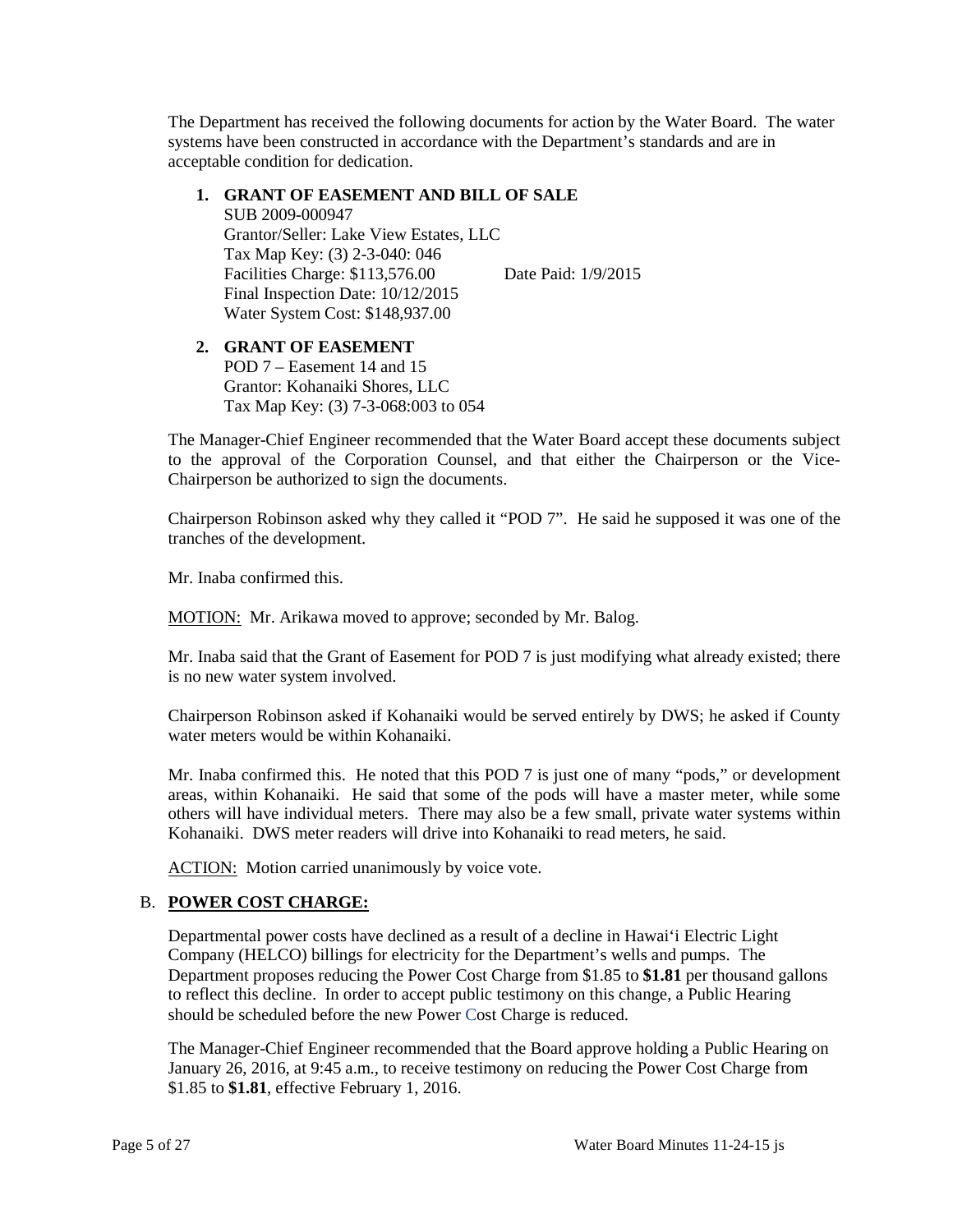MOTION: Mr. Takamine moved to approve; seconded by Mr. Arikawa.

 The Manager-Chief Engineer said that DWS could send out a press release about the decrease in the Power Cost Charge (PCC).

Chairperson Robinson urged DWS to do so.

 was a duplication of that. Mr. Elarionoff noted that DWS had decreased the PCC a couple of months ago. He asked if this

 The Manager-Chief Engineer said no, DWS can recalculate the PCC every two months if necessary. If the PCC stays the same, DWS would not seek an adjustment. However, if the PCC goes up, DWS would also seek an adjustment.

Mr. Elarionoff asked if it were worth the effort to hold a Public Hearing for a mere four-cent decrease.

The Manager-Chief Engineer said that the Board may want to consider implementing triggers for when an adjustment is needed.

 Mr. Elarionoff agreed; he said that holding Public Hearing costs money. If it is only four cents, it may be a waste, he said.

The Manager-Chief Engineer explained that DWS ties its PCC Public Hearings to a regular Board meeting; the Public Hearing is held at 9:45 a.m., just prior to the regular Board meeting.

 Ms. Iokepa-Moses said that decreasing the PCC is important because every penny counts; it is a but DWS needs to do it. The public appreciates it, she said. good public relations move which shows that DWS is paying attention and keeping track of the PCC. She said she agreed with Mr. Elarionoff that holding the Public Hearing is a lot of effort,

 The Manager-Chief Engineer said that DWS also needs to adjust the PCC when it rises; DWS needs to indicate that it is adjusting in a timely manner.

 Ms. Iokepa-Moses asked if the Public Hearing takes place in one location, or in both Hilo and Kona.

The Manager-Chief Engineer said it was held just in one location.

Chairperson Robinson noted that the last Public Hearing on the PCC was held in Kona.

 Mr. Elarionoff asked if the ability to hold the Public Hearing every two months gives DWS enough of a cushion so that DWS will not fall short.

The Manager-Chief Engineer said that DWS can only adjust every two months; prior to this, DWS was only able to adjust the PCC on an annual basis. Back in 2007 and 2008, DWS got hit hard by rising oil prices, and the Department did not have the ability to stay on top of it. Therefore, the Board at that time decided to reduce the evaluation period to every two months, to enable DWS to adjust as costs fluctuate.

Mr. Elarionoff said that in that case, DWS is operating in a safe zone.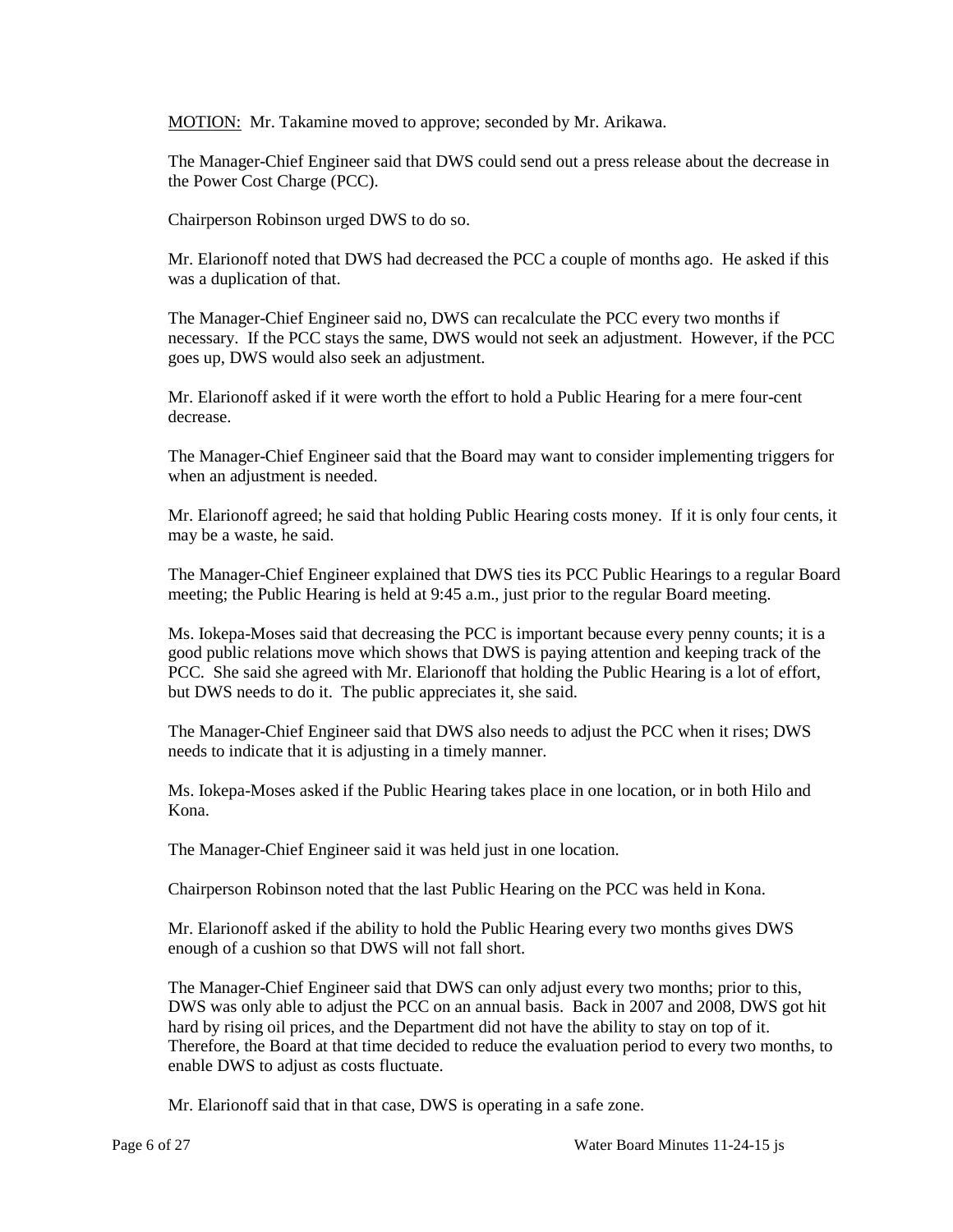needed, in fairness to the Department and to the public. Mr. Arikawa said he agreed with Ms. Iokepa-Moses; DWS needs to be consistent and adjust as

 Ms. Lee Loy noted that if DWS wants to contemplate something like a trigger or a threshold at which to adjust the PCC, it would call for a larger Rule change by State Statute. She said that this is governed by HRS 54-26.

The Manager-Chief Engineer said that it was good to know.

 Chairperson Robinson said that in that case, the Board is obligated by State Statute to adjust the PCC.

ACTION: Motion carried unanimously by voice vote.

*(The Board took a brief recess, from 10:22 a.m. to 10:26 a.m.)* 

## C. **HONOLULU BOARD OF WATER SUPPLY PRESENTATION RE: ENERGY PERFORMANCE CONTRACT:**

 at the recent Hawai'i Water Works Association (HWWA) conference in Honolulu. Energy an important initiative to undertake, and is fortunate that BWS has already blazed the trail, the Engineer Ernie Lau and Mr. Chun's supervisor, Mr. Barry Usagawa, to share his knowledge and The Manager-Chief Engineer said that Mr. Marc Chun, project manager at the Honolulu Board of Water Supply (BWS), did a presentation on BWS's energy savings performance contract process savings performance contracting (ESPC) was among the recommendations made to DWS by Mr. Steve Bolles, who presented his energy audit to the Board in August. DWS considers ESPC Manager-Chief Engineer said. DWS invited Mr. Chun, with the blessing of BWS Manager-Chief experiences with the Board today.

 spoke about ESPCs; it is clear that the Board and DWS are keen to pursue this initiative. Mr. Chun said that he read the Water Board Minutes for August 25, 2015, in which Mr. Bolles Mr. Chun explained that he has been with BWS for 19 years, and is currently working in the Water Resources Division, which handles BWS's long-range planning.

 be made to water system buildings, etc. The key element is the performance contract part of the period of up to 20 years. Under an ESPC, the construction period is typically about three years, a Monitoring and Verification (M&V) process during the entire life of the contract, to verify that what the contractor put in is actually producing the specified energy savings, Mr. Chun said. Mr. Chun said that an ESPC is a contract where comprehensive energy savings improvements can ESPC, where energy cost savings actually *pay for* these improvements. With an ESPC, energy savings are contractually guaranteed. Under State Procurement rules, ESPCs can have a contract and the energy savings for the remaining 17 years are under contractual guarantee. There can be

 Mr. Chun noted that this ESPC process has been a hit with a number of other agencies that have (DBEDT) and the State Department of Accounting and General Services (DAGS). These said. BWS is probably the first water utility in Hawai'i to have undertaken an ESPC. The done them, including the State Department of Business, Economic Development and Tourism departments were among the forerunners in the process, even ahead of Honolulu BWS, Mr. Chun Manager-Chief Engineer of BWS, Mr. Lau, was one of the architects of the ESPC process in Hawai'i, dating back to his tenure at DAGS' Division of Public Works.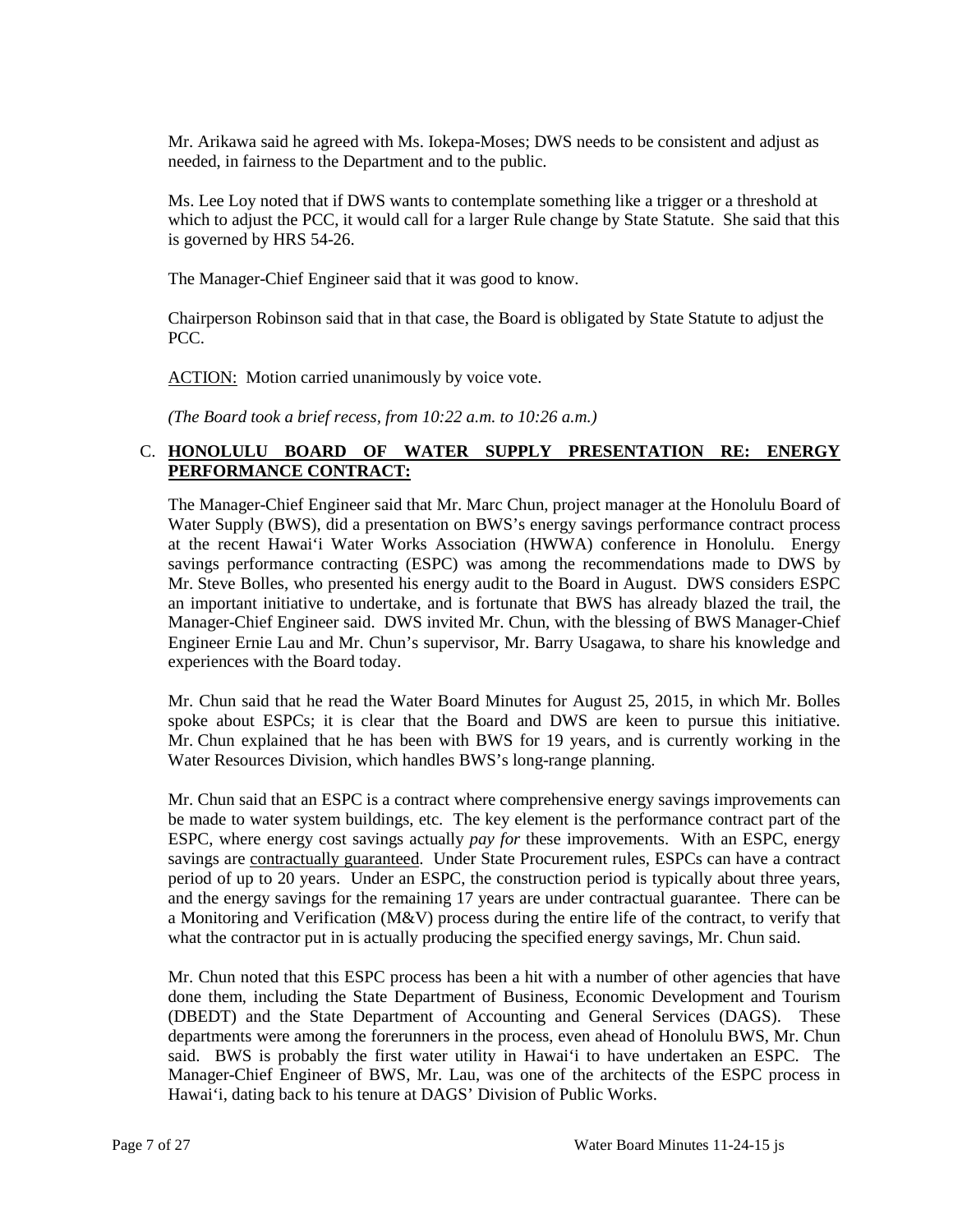negotiations with the ESCO, BWS agrees to pay the ESCO \$35 million to do the improvements BWS wishes. The equipment will still be there, he noted. Mr. Chun explained how an ESPC works. Using the example of BWS, their utility cost is around \$27 million a year. Under the energy savings performance contract, an energy service company (a state pre-authorized ESCO) will guarantee to reduce the utility cost by \$3 million a year. After or provide equipment, to reduce BWS's annual utility bill by \$3 million a year. After construction is completed, typically in about three years, BWS then uses those avoided utility costs to pay the ESCO off in about 17 years. After the 17-year life of the contract, the various loans will be paid off, and BWS will enjoy annual utility savings of \$3 million per year, to use as

 company guarantees \$3 million in utility savings per year for the entire 17 years; \$3 million times 17 equals \$51 million. That would mean that BWS would pay off the loan well before the 17 years is up, and BWS would not use the entire \$51 million to pay off the loan. He noted that BWS was figuring in maintenance costs for the life of the contract as well, as well as Monitoring and Verification fees to verify the upgrades by the ESCO continued to perform. The ESCO will If BWS were to do nothing (i.e., did not do an ESPC), it would be paying the full utility cost every year of about \$27-28 million, Mr. Chun said. Under the ESPC, the energy savings provide BWS with periodic reports to verify that the equipment is actually working the way it is supposed to, Mr. Chun said.

 The beauty part of this arrangement is that if the equipment fails to work and fails to produce the of the contract; BWS will get this gross energy savings amount every single year of the contract, Mr. Chun said. At the end of the contract, when all of the loans are paid off, BWS will have all savings that the ESCO promised, the ESCO will write BWS a check. That is the guarantee part of these net energy savings to use however BWS wants. Mr. Chun said that BWS will probably maintain a little bit of a maintenance fee, or do the maintenance in-house.

 Mr. Chun said that the bottom line is that BWS gets to leverage its savings in its electricity budget, to finance these energy efficiency improvements. These improvements are likely to be so. The ESPC arrangement also insulates part of BWS's electrical costs from future rate things that BWS would have done anyway, but the ESPC provides a financing mechanism to do increases by Hawaiian Electric Company (HECO).

 The entire process is set up like a design/build project, so that BWS can get these improvements in fast. The three years of construction includes design, construction and everything needed to get the project in the ground and ready to go, Mr. Chun said. He noted that in Honolulu, it is almost unheard of to get a project out as quickly as that.

 Under an ESPC, there can be long-term monitoring which produces the financial guarantee of the ESCO's performance goals, Mr. Chun reiterated.

 Mr. Chun cautioned that BWS's electric bills will still probably go up over the years, due to whatever rate increases take place. However, their electric bills will be lower than they would have been if BWS had not done an ESPC.

 then sends out a Request for Information (RFI) to the vendor list of ESCOs pre-approved by the State Procurement Office. (Mr. Chun said that the most up-to-date list has six ESCOs.) The Department sends the ESCOs a letter soliciting interest in doing an energy savings project. The The basic ESPC process starts with the Department head giving the go-ahead. The Department interested ESCOs respond, and the Department then sets up an in-house evaluation committee, to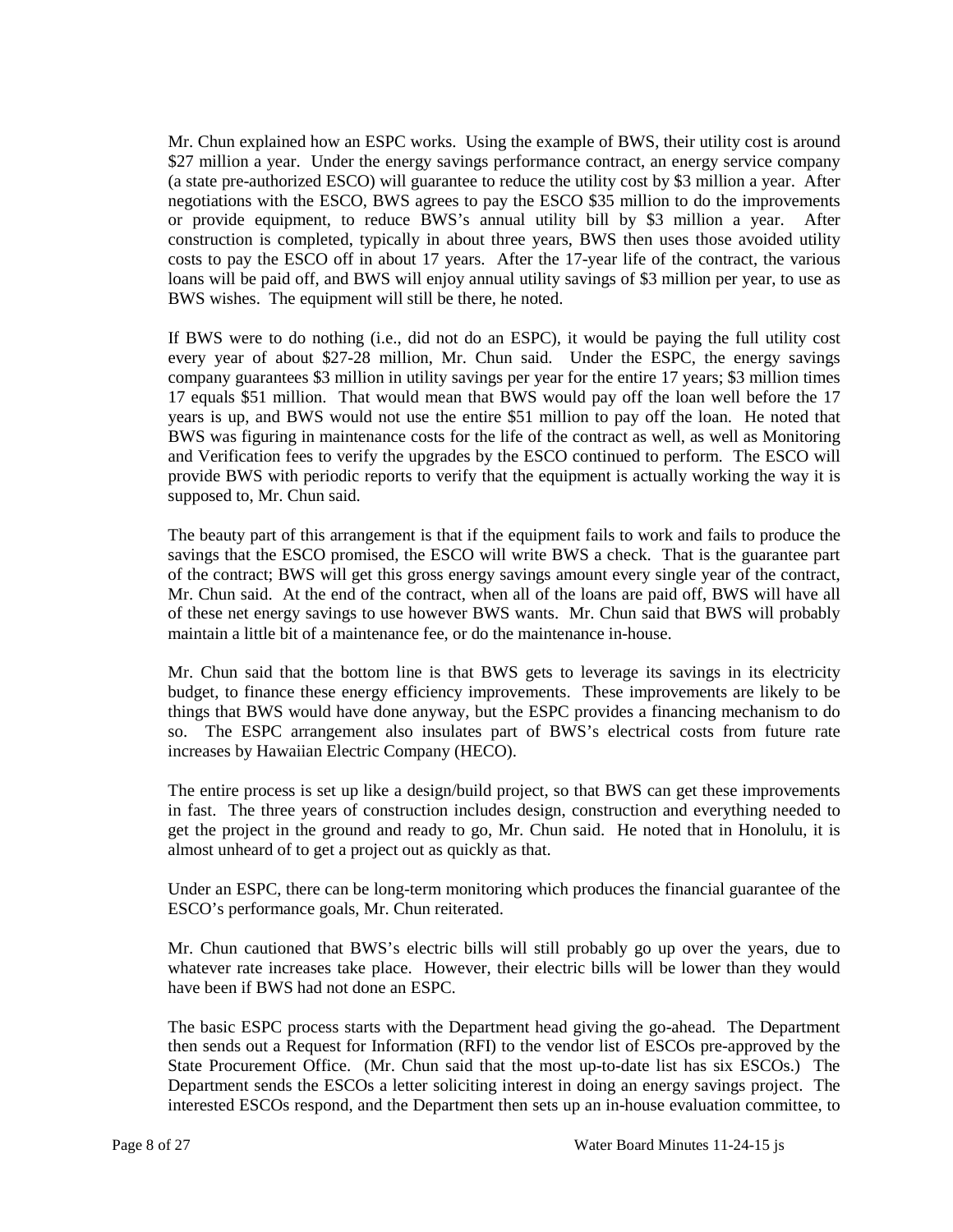review the proposals that come in. The Department then sends out an Invitation for Proposal information. All of this information is designed to help the ESCO come up with proposals to reduce the Department's energy usage. BWS chose to reduce its energy usage by 20 percent, so (IFP), a letter which provides the ESCOs with a wealth of information, such as recent as-builts, several years of electrical data and pumping data, vehicle data, and building square-footage it directed the ESCOs to gear their proposals towards that goal, Mr. Chun said.

 and accords a ranking. This is similar to a Request for Proposals (RFP), in the sense that the awardee is not the lowest bidder. Instead, there are criteria that must be followed, with points scored, etc. The evaluation committee selects the best value for the Department. The ESCOs submit binders full of reports and proposals, which the evaluation committee reviews

Once the ESCO is selected, the Department starts actually talking with them.

 tend to be big companies, based on the Mainland, he said. BWS conducted site visits to every their staff, who stayed on Oahu for six weeks to visit every single BWS site. The ESCO staff a big payoff later on. Mr. Chun noted that up to this point, the process will have cost the Department nothing, aside from labor for writing letters, reviewing the proposals, etc. By contrast, all of these ESCOs are spending a lot of money to get this far, without getting a dime from the Department. The ESCOs single one of its approximately 200 sites, over a period of about six weeks. The ESCOs flew in produced voluminous reports, etc. – all on their own company time, with the possible prospect of

 Once the ESCO is selected, the process moves to the Investment Grade Audit (IGA) stage. This what the project entails. This IGA stage is actually a contract with the ESCO, under which the is the stage at which the ESCO goes back and refines its numbers, delving deep into the details of Department pays the ESCO for the IGA report. The Department at this point has two options:

- The Department can take the report, pay the ESCO off and say goodbye; or
- The Department can continue with the process.

 If the decision is to continue, the Department goes into the next stage, which is to enter into a Guaranteed Energy Savings (GES) contract with the ESCO. Under that contract, the ESCO builds the Energy Conservation Measures improvements chosen by the Department that the construction is done (in about three years), the 17-year Monitoring and Verification stage takes contract includes. Once this agreement is finalized, the ESCO builds the improvements, and after place. BWS reaches its goal after the 17 years, Mr. Chun said.

 NORESCO. BWS is reviewing the second draft of the IGA report, to make sure that NORESCO's numbers match what BWS can actually do. This report is something that must be *implemented*; it is not a report that winds up on the shelf, he said. BWS needs to make sure that the ESCO's financing and the timing of the project make sense. Within the IGA itself is the Guaranteed Energy Savings (GES) component, Mr. Chun said. The IGA and GES are technically Currently, BWS is at the stage of finalizing its IGA report with its selected ESCO, whose name is separate documents, but they are tied together very closely.

 BWS's Board approved yesterday the \$35 million needed to go forward for this project, and the Board also gave BWS the go-ahead to seek State Revolving Fund (SRF) loans to fund the project, Mr. Chun said.

BWS aims to have the GES contract finalized by the second quarter of 2016, at which time the construction will start. Construction is slated to be finished in 2019.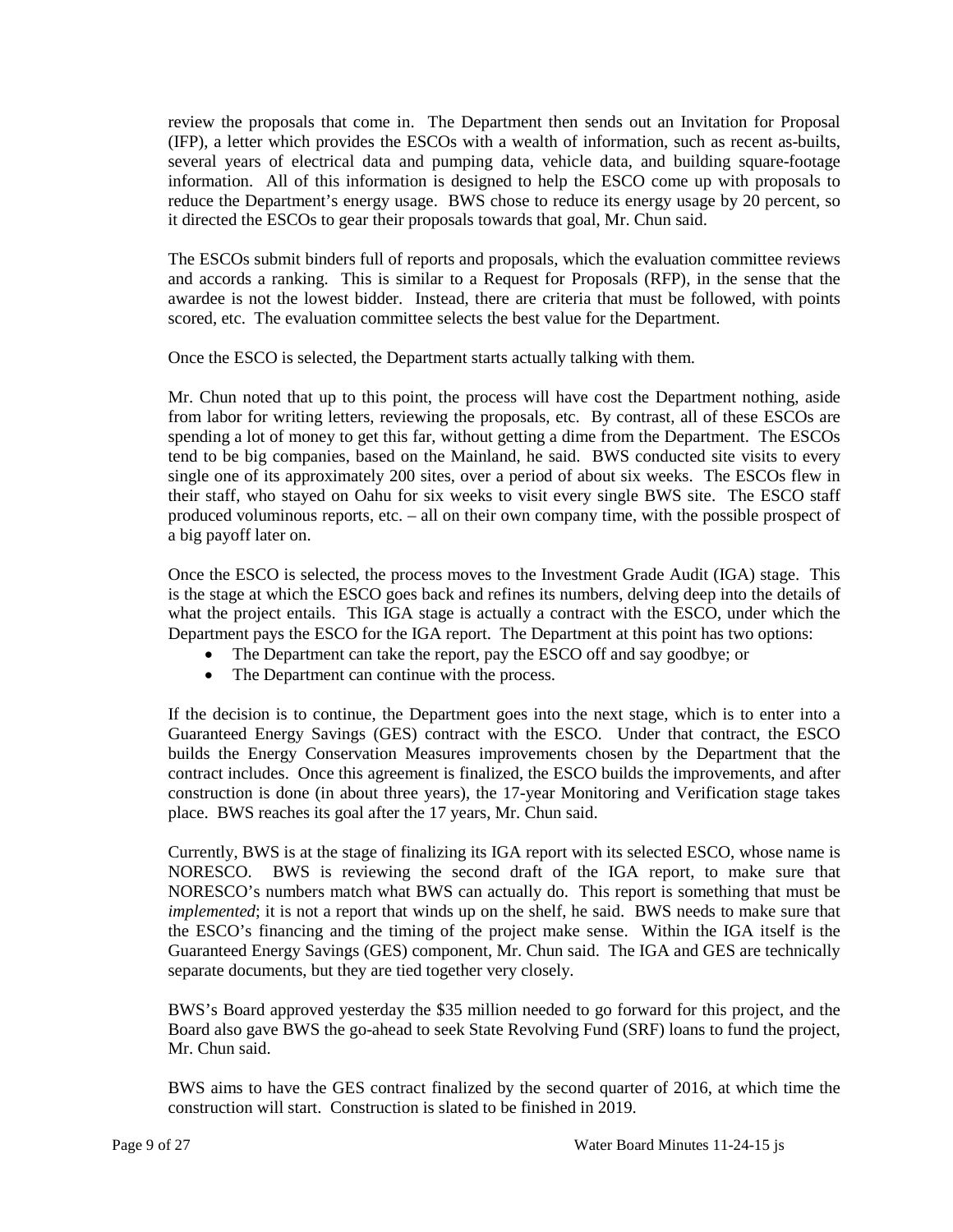The project involves predominantly photovoltaic (PV) systems, to be installed on top of BWS's reservoirs and on the roofs of some of BWS's buildings. There will also be the replacement of well pumps, using more energy-efficient assemblies, along with energy-efficient air-conditioning, lighting, etc.

As far as greenhouse gas reductions, the project will translate **annually** into the equivalent of 2,100 cars removed from the roads.

documents such as IFPs, RFIs, etc. BWS only needed to modify the documents to fit its needs. been the project manager for an ESPC project at the Kailua Wastewater Treatment Plant. This individual has provided a wealth of knowledge and experience that have helped Mr. Chun greatly Mr. Chun shared a number of lessons learned to date. He recommended that DWS get help, starting with a high-level champion such as the Manager-Chief Engineer; he also suggested enlisting the help of other agencies that have already done ESPCs. Mr. Chun noted that Mr. Lau at BWS called some of his fellow veterans of past ESPCs, who sent BWS a trove of Word Mr. Chun said that Ms. Carolyn Shon of DBEDT told him yesterday that she would be willing to help DWS in any way she could. Mr. Chun noted that BWS hired on contract someone who had with the current project.

Mr. Chun suggested that DWS form a Subject Matter Expert team, including people who have expertise in finance, procurement, engineering and operations. DWS should also have a gung-ho, knowledgeable, day-to-day team of people who would coordinate site visits, etc.

 It is of utmost importance for all of the process to be squeaky clean, fair and thorough, Mr. Chun said. The ESCP is a competition among ESCOs who are big companies looking for big bucks. peeled for any defect in the process that could derail things, Mr. Chun said. BWS took painstaking steps to follow all of the necessary steps and to ensure fairness. During the six weeks same sites in the same van at the same time. This painstaking care cost BWS money and time, involving challenges, with one project actually being dropped due to a challenge, Mr. Chun said. He reiterated the need to be squeaky clean in all dealings. That is why the ESCOs are willing to spend a lot of money up front; the ESCOs have their eyes of site visits, everybody had the same amount of time at the site, and everybody got taken to the but there were no complaints from any of the ESCOs. Other agencies had horror stories

 construction managers. Because this is a design-build project, the pace of work (i.e., three years or thereabouts) may be faster than what DWS is used to. The length of the contract also calls for personnel planning, with some people retiring during the course of the project. Mr. Chun stressed the magnitude of these projects, which involve a number of sites and simultaneous construction. The project may call for hiring additional staff such as inspectors and

Keeping everyone in the loop is extremely important, Mr. Chun said. This involves having the ESCO's mechanical and electrical engineers sitting down with BWS staff, going over the details site by site.

 Mr. Chun noted that this is just as much a **financing** project as it is an engineering project. The ESPC provides a process that allows BWS to show that its energy savings will be used to pay back whatever loans that BWS took to fund the project.

ESPCs are worth the effort, Mr. Chun said. The Department that engages in an ESPC looks good; it supports the State initiatives that aim to have 100 percent renewable energy by 2045.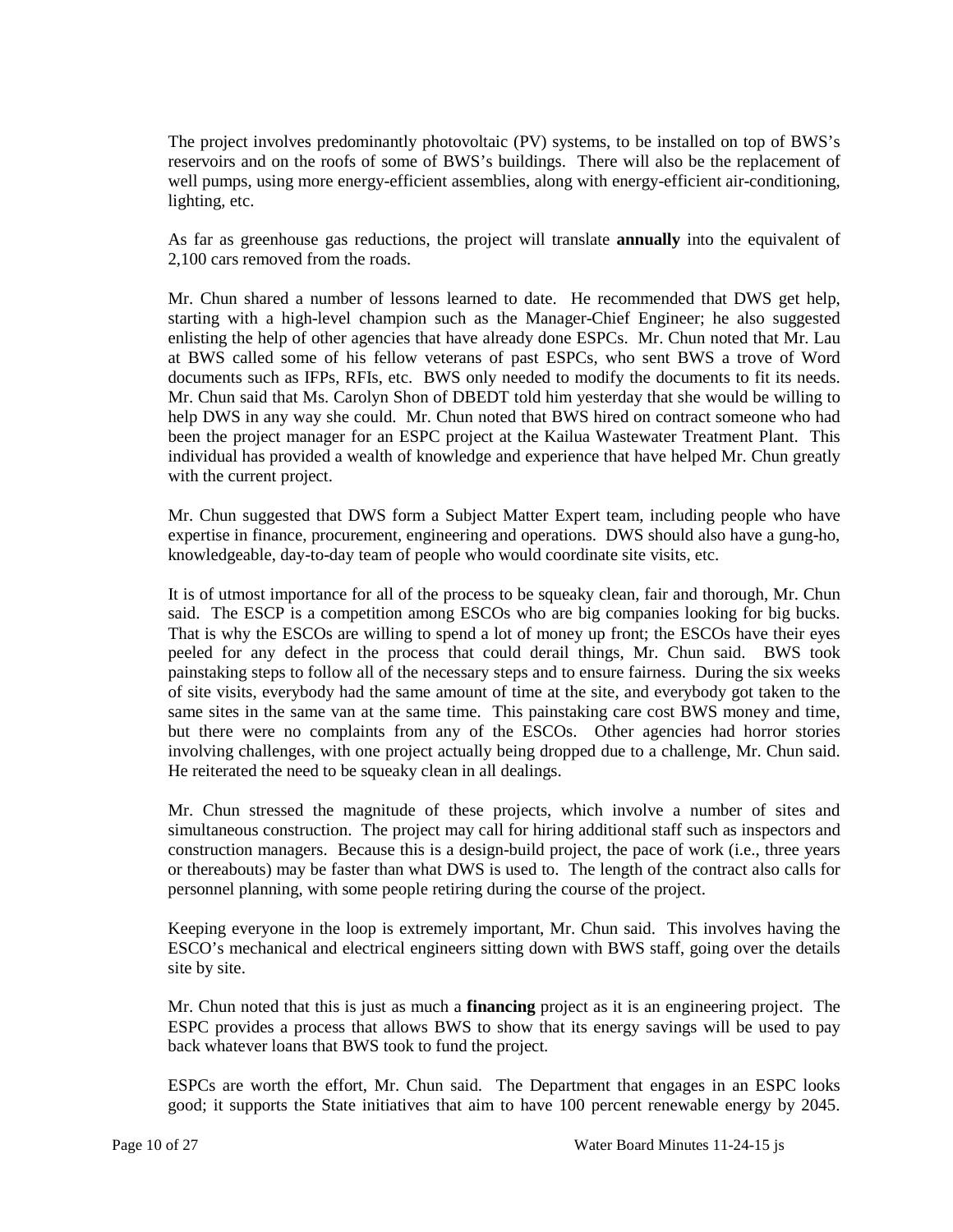Operationally, these projects are worth it because they provide an opportunity to upgrade equipment that is old, such as well pumps. Replacing old equipment is something that BWS would have to do anyway, and the energy savings of these projects pay for it.

BWS is funding its ESPC using SRF loans, whose one percent interest cannot be beat.

Ms. Lee Loy asked how BWS had decided to cut its energy usage by 20 percent.

Mr. Chun said that BWS looked at other entities that had done ESPCs, and a reduction of 20 percent seemed pretty reasonable, and within grasp for ESCOs to reach.

Ms. Lee Loy asked about the 20-year timeframe.

Mr. Chun said that came from the State allowance of a maximum of 20 years for a contract. There would be three years for construction, and then the remaining 17 years.

 utility might come in with another 10 percent reduction over another 10 years. Ms. Lee Loy asked if BWS had considered staggered phasing of the project, perhaps targeting a 10 percent reduction of energy usage over 10 years. In Year 2.5 or Year 5 of those 10 years, the

 once, and the preference was to do it all at once. As it was, BWS had scaled back the total project cost to \$35 million, after the initial figure came in much higher, he added. To stagger it would double or triple the amount of work to get the project going. Mr. Chun said no, BWS chose not to stagger it. BWS had the ability to do the whole project at

Ms. Lee Loy asked if it could be broken up into shorter lengths of time.

 Mr. Chun said he supposed it could, but he was not going to ask NORESCO to do that. The ESCO might not want to do a project like that, because they have to make their money back, too. Breaking it up would be a deterrent to an ESCO coming in; they have to have a big payoff to. want to do it.

Mr. Elarionoff asked if the Federal government is getting involved in this project in any way.

 U.S. Environmental Protection Agency (EPA) via the State Department of Health (DOH). BWS needs to meet federal requirements in the course of obtaining the SRF funds, he said. Mr. Chun said they would be involved indirectly, through the SRF funds, which come from the

 four is a \$2 million savings. His point was that a lot of things with the Federal government do not pan out, he said. He asked if this was Mr. Chun's math or the Federal government's math. Mr. Elarionoff said that the Federal government has a different kind of math, whereby four plus

 Mr. Chun said it was BWS's math, working with NORESCO. BWS is scrutinizing the math a lot right now, which is why it is taking a little longer time for BWS to approve the IGA.

Mr. Uyeda asked whether the \$35 million for the project would be paid in phases, or as a lump sum up front. He also asked what happens if the ESCO goes bankrupt during the 17 years after the construction is done.

Answering the bankruptcy question first, Mr. Chun said that part of the State Procurement Office's vetting of the ESCOs is to ensure that the company has the financial viability to stay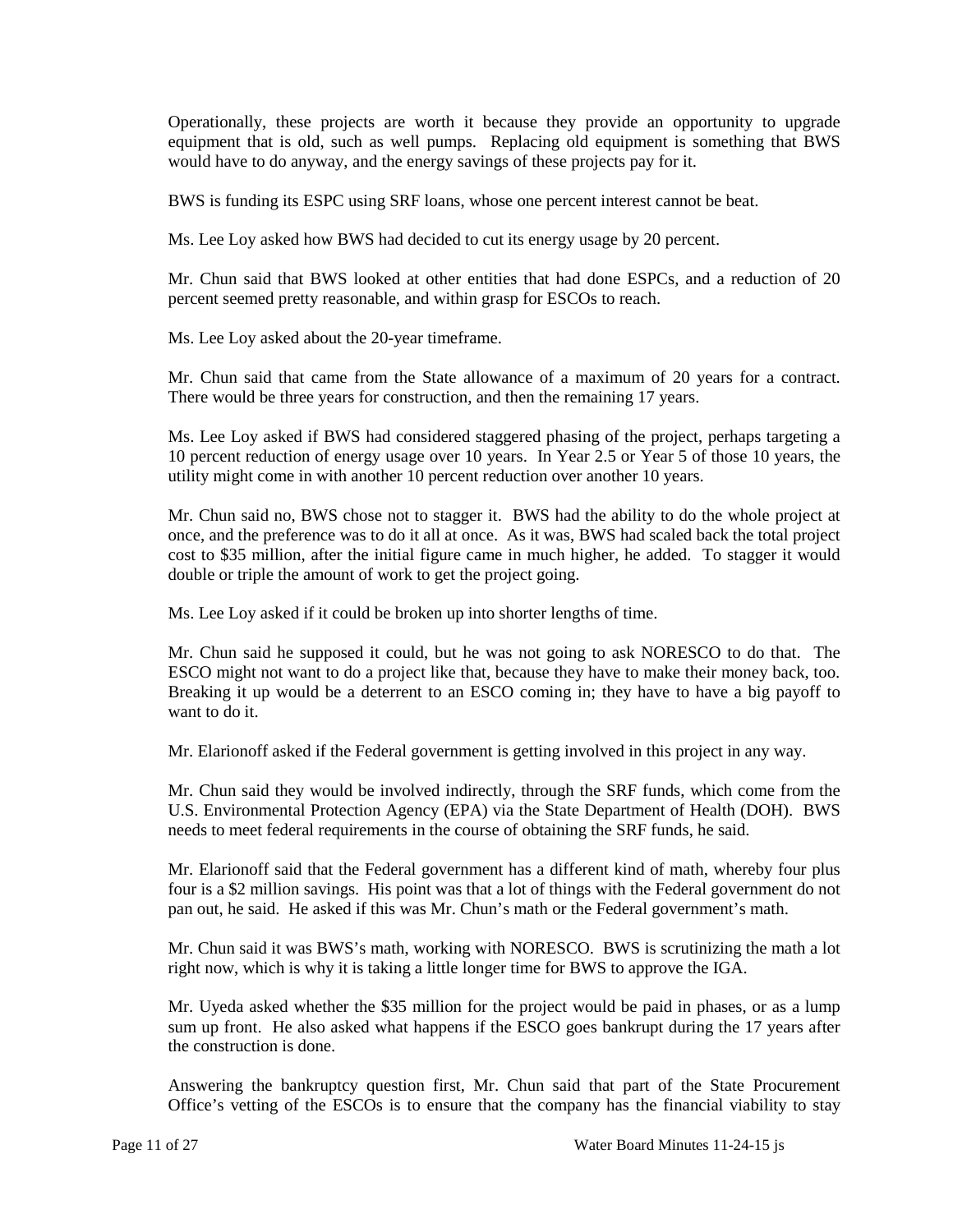alive over the long haul. He acknowledged that adverse circumstances can arise. As part of the IFP, the ESCOs must submit a fairly detailed account of their financial viability. He noted that he himself knows nothing of finance, so he asked BWS's Chief Financial Officer to review the financials.

Mr. Uyeda asked if Mr. Chun could provide contact information on someone versed in finance.

Mr. Chun said he would.

Mr. Uyeda asked whether the \$35 million is to be paid up front.

 Mr. Chun said that in BWS's case, the ESCO will be billing BWS in invoices over the first three years, to the tune of about \$35 million. BWS will start paying them immediately, and meanwhile, will be paid to the ESCO in those first three years, and BWS will repay the State for it over the next 17 or so years. BWS will be asking DOH for the SRF funds to cover the invoices. Therefore, the \$35 million

Ms. Iokepa-Moses asked if the ESCO needs to be bonded, considering the extensive length of time involved.

Mr. Chun said yes, he believed they were bonded, to allay the risk to BWS.

Mr. Takamine asked about the cost savings of the 20 percent; he asked Mr. Chun to explain the math to him.

 reduction in kilowatt-hours (kWhs). At that point in the process, it was not a dollar cost. However, the actual guarantee comes in dollar amounts. He said he did not have the math right in front of him at the moment. The cutbacks in the project cost that Mr. Chun mentioned earlier included some things such as programs that were part of the original 20 percent reduction in energy usage. Among the programs that were cut were HECO programs that were taken off the table for BWS, including the Feed-In Tariff. That was a huge loss for BWS, he said. The 20 Mr. Chun said that the 20 percent that BWS initially sent out with the IFP was a 20 percent percent reduction was embedded within all of those programs. He noted that BWS luckily did manage to get in on the Net Metering program.

Mr. Arikawa asked about the guaranteed savings of \$3 million.

Mr. Chun said that was an average, or approximate, number.

 NORESCO would write a check for the entire \$3 million, or for the difference. Mr. Arikawa asked what would happen if the energy savings were not met; he asked if

Mr. Chun said they would write a check for the difference.

Mr. Arikawa asked if that guarantee was for 20 years.

Mr. Chun said it would be for the 17 years after construction is finished.

Mr. Arikawa asked how long it was between Mr. Lau giving the go-ahead on the project, and the actual selection of the ESCO.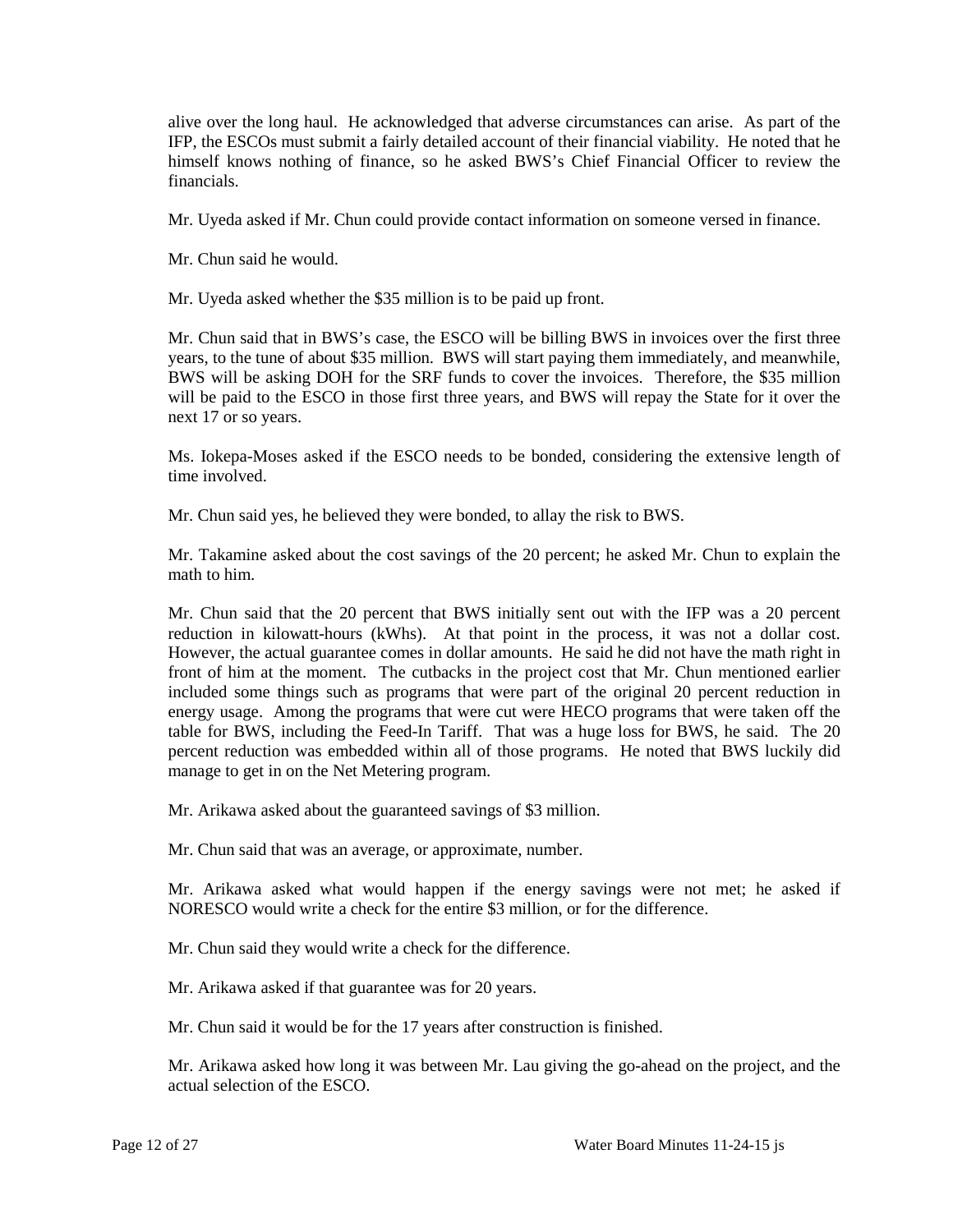came into play that slowed things down, but DWS will also probably take a fair amount of time before they make their selection of ESCO, Mr. Chun said. DWS will want to get all of its NORESCO pushed BWS; BWS took time to make sure that everything was clean first, he said. Mr. Chun said that various processes slowed things down between Mr. Lau giving the green light in February of 2012, and the actual selection of the ESCO in February or March of 2014. It probably does not usually take that long in other cases, he said. There were a lot of factors that paperwork right, and give the ESCOs adequate time to prepare things. It takes time to produce the reports, he noted. ESCOs do want to work fast; they want to get in so that they can make their money back as quickly as possible. The ESCOs will push DWS to meet deadlines, as

Ms. Lee Loy noted that \$35 million is a great incentive for an ESCO.

Mr. Balog asked if equipment failures are a factor; he asked what happens if a pump fails after 10 years.

Mr. Chun said that the guarantee is a performance guarantee; it is not an equipment guarantee. guarantee. The Department makes out because the Department gets that check, regardless. guarantee. The Department makes out because the Department gets that check, regardless. Therefore, the ESCO will do whatever it takes to get the Department to that performance, Regardless of whether a piece of equipment fails, the ESCO must still meet that performance Mr. Chun said.

 would give the ESCO greater returns as a company; they could actually discount that, and sell it Chairperson Robinson sketched out a scenario whereby an ESCO buys the guarantee reduction in energy usage by performing the contract, and takes payment over a certain period of time. This on a secondary market, he said.

 Mr. Chun said he could not speak for why the ESCO does not do that; as far as the State Procurement process, this ESPC is the way it is set up. He said he does not know if ESCOs in other places in the country do things along the lines described by the Chairman.

Chairperson Robinson suggested that the Department could tell an ESCO to do the work, and the Department will pay the ESCO with the energy savings for a period of time. In that way, the Department would have no up-front costs. The Department would have cost savings that it would achieve at a later date, because its equipment is going to be upgraded. This is a form of financing, the Chairperson said. Instead of going out to borrow the \$35 million, the Department would in essence encourage the ESCO to seek the financing on the secondary market. The ESCO would generate revenue that they can then discount and sell to someone, he said. The Chairperson said he was just curious if this financing arrangement had ever come up in discussion.

 BWS was not able to take part in. He reiterated that finance is not his area of expertise. Mr. Chun said no, it only came up in the very earliest discussions of how the ESPC works. He acknowledged that there were various financial options available, including some options that

The Manager-Chief Engineer noted that Mr. Will Rolston, the County's Energy Coordinator, was on hand, and might be able to share some information with the Board today. Mr. Rolston has experience with Power Purchase Agreements (PPAs) and similar things, including projects such as the West Hawai'i Civic Center where today's meeting is taking place, the Manager-Chief Engineer said.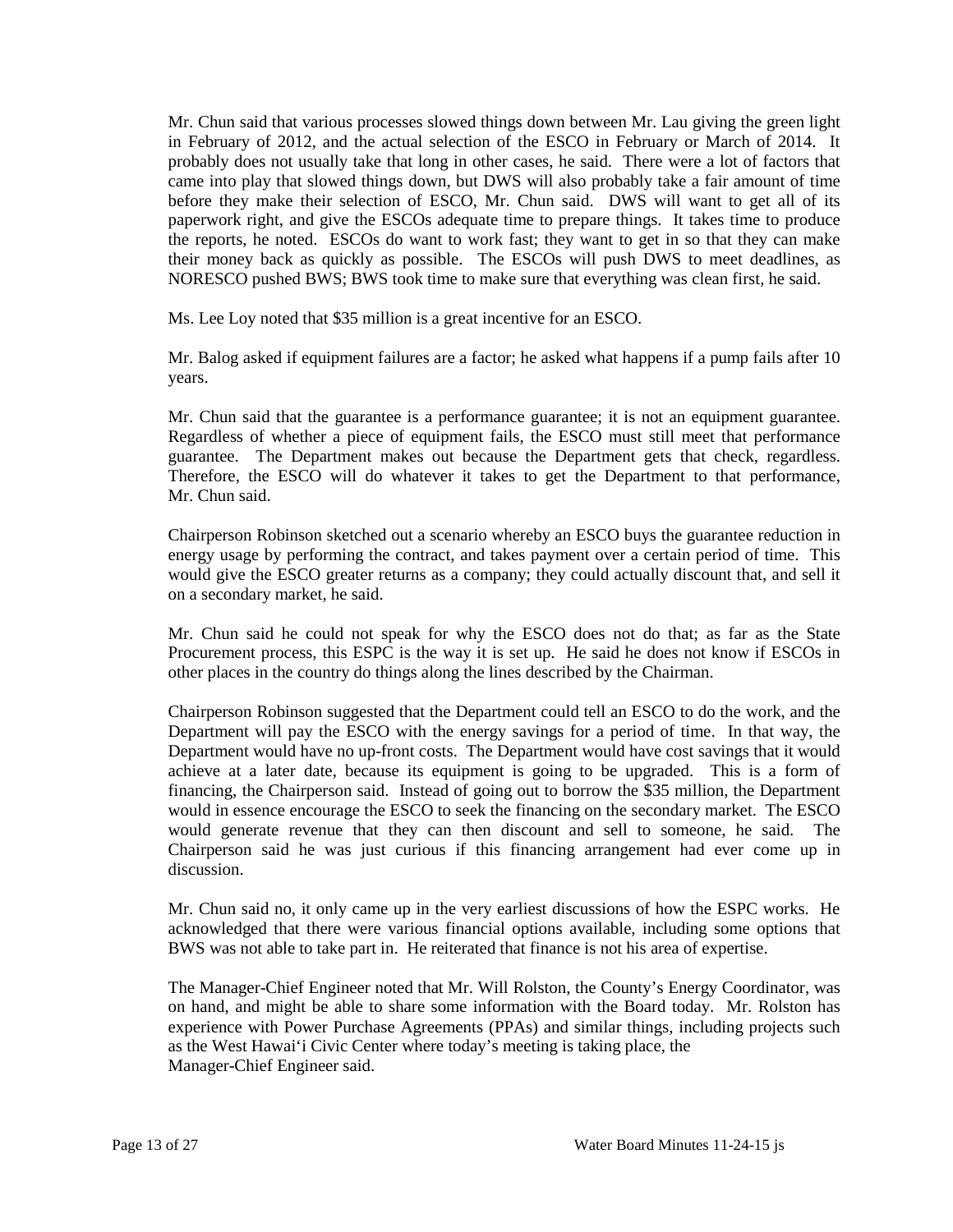absolutely true; the ESPC could be financed entirely by energy savings. He said that ESCOs are want to say that there are other options, which should be compared with the ESPC process. the Lālāmilo Windfarm, is probably the most akamai of the water departments in the State of seen written in the presentation, but the ESPC process is really good. It is just that there happen developer to get the lowest price possible. The developer gave the County a 20-cent per kWh rate, with no money down, he said. That is what Mr. Rolston said he would like to discuss with the Manager-Chief Engineer, Mr. Okamoto. Mr. Rolston noted that the Department of Defense is Mr. Rolston said that what Chairperson Robinson said about other financing options was in the business to make money; they are making a bundle here. However, that does not mean that the ESPC process is a bad process. On the contrary, it is an excellent process because the Department gets to make a decision, after the audits, on whether to go forward or not. He did Hawai'i Energy takes 1.5 percent out of everyone's electric bill for energy efficiencies; Hawai'i Energy can pay for some of these savings, he said. Mr. Rolston noted that DWS, which is doing Hawai'i. The windfarm is better than PV, he said. He said it is better than a lot of things he has to be three more options that may be better, Mr. Rolston said. He noted that the West Hawai'i Civic Center is powered 100 percent by renewable energy; he and his colleagues leaned on the the largest energy user on Oahu.

Mr. Chun said that BWS is probably the fifth or sixth largest energy user on Oahu.

 Mr. Rolston said that on the Big Island, DWS is the market power, as the largest energy user here. DWS can tell HELCO what they want. He just wanted the Board here to consider that this is an excellent presentation, and these are excellent options; he wanted the Board to consider that there are options out there that might be even better.

The Manager-Chief Engineer said that in the interests of time, Mr. Rolston might want to come back and educate the Board on the options that are available.

 what Honolulu BWS is doing, so that DWS can learn from their experience. He said that he was sure that, as Mr. Rolston said, that there are other options out there for DWS to consider as well. The Manager-Chief Engineer said that Mr. Chun has graciously let the Board and DWS know

Chairperson Robinson said that Mr. Steve Bolles, who presented to the Board in August, made it clear that DWS has to do something. He said that therefore, Mr. Rolston's participation would be very helpful.

Mr. Balog asked Mr. Chun what downsides, or cons, he had experienced on the ESPC.

 Mr. Chun said that the cons are limited to the operations side; the biggest con was that it has taken so long to get this particular project to this stage. BWS was really cautious amid the fact that it was a competition for big money, so BWS was careful on every step it took. As far as the financing options, he is not in a position to discuss what options would be better. He reiterated that this is every bit a financing project as it is an engineering project.

 Chairperson Robinson asked if there were any way to shorten the nine-step Basic ESPC process. He asked if it were possible to skip the RFI, and instead go right to an RFP.

Mr. Chun said that actually, there were four steps as prescribed by the State Procurement Office:

- The RFI;
- The IFP;
- The IGA: and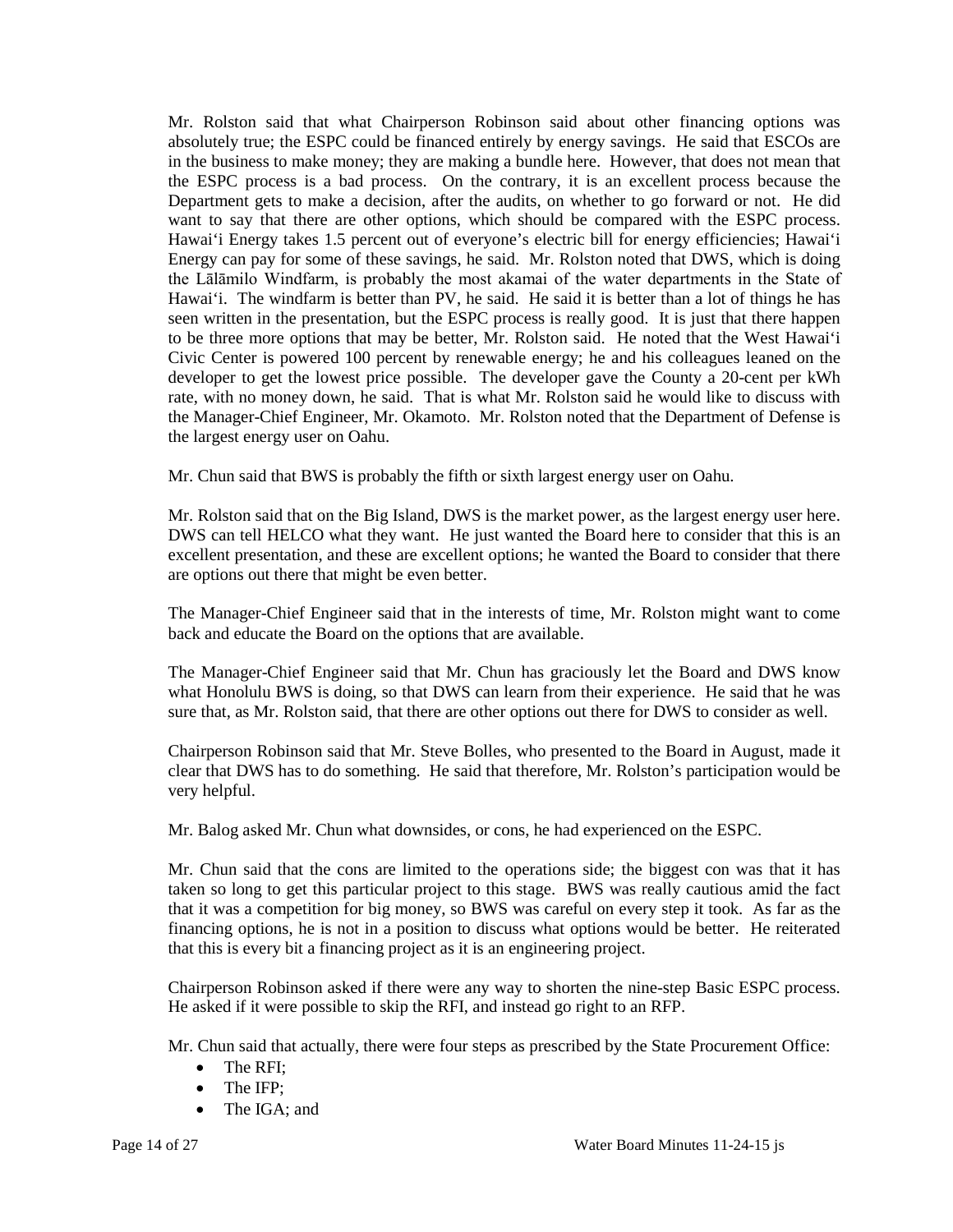• The GES.

 suggested that DWS contact the State Procurement Coordinator, Chris Kamaka, as far as whether Mr. Chun said that he did not think BWS would be allowed to shorten the process here. He that would be allowed. He said he would pass that contact information to the Manager-Chief Engineer.

 Mr. Rolston commented that DWS would want to do the RFI, because it yields so much information. This is an excellent process, up until the point where an ESCO is given the contract. At that point, the Department has to make a decision on which option to take.

 of information, but in Mr. Chun's experience, the RFI was more like a letter of interest. He said that he did not know why the process developed that way. Mr. Chun said that the RFI might have been a misnomer; it does sound like it should provide a lot

Mr. Rolston said it does not need to be like that.

 did the actual proposals, was when BWS got to see what the various ESCOs were contemplating. That was very valuable; BWS got a lot of information through the IFP, he said. Mr. Chun agreed that it does not have to be like that. The IFP part of it, during which the ESCOs

 one must write it in such a way that it works. He offered to help with doing that. Mr. Rolston gave the scenario of HELCO issuing an RFI on geothermal power; HELCO will ask vendors to give details on how they would develop geothermal. Once HELCO has that information, they will develop their RFP. Mr. Rolston said that in order to get an RFI to work,

 Chairperson Robinson asked if that was the process that DWS followed with the Lālāmilo Windfarm project.

Mr. Rolston said yes, the project had six bidders, and Mr. Rolston was one of three evaluators. remaining bidders' proposals did make sense, and the evaluators unanimously chose a winning Three of the six bidders' proposals did not make sense price-wise or technology-wise. The three bidder.

The Manager-Chief Engineer said that that was the RFP process; DWS also had an RFI preliminary process.

 the Lālāmilo case. It can be made a two-stage process. Summing up, Mr. Rolston said that DWS Mr. Rolston said that DWS could stage an RFP like an RFI, and that is what the evaluators did in could make an RFP like an RFI embedded in an RFP, if DWS does a two-stage process.

 ESPC that DWS is contemplating, it would involve a *global* evaluation. The Lālāmilo Windfarm The Manager-Chief Engineer said that it kind of depends on the scope of the project; with this project involved a defined, limited scope whereby DWS was looking for a suitable turbine from among different manufacturers offering differing technology.

Mr. Rolston said that the Board should remember that DWS is the juiciest contract out there; DWS is the best prospect for these ESCOs, so the ESCOs are going to beat a path to DWS's door.

# D. **UPDATE RE: NATIONAL PARKS SERVICE'S PETITION TO DESIGNATE KEAUHOU AQUIFER AS A GROUND WATER MANAGEMENT AREA:**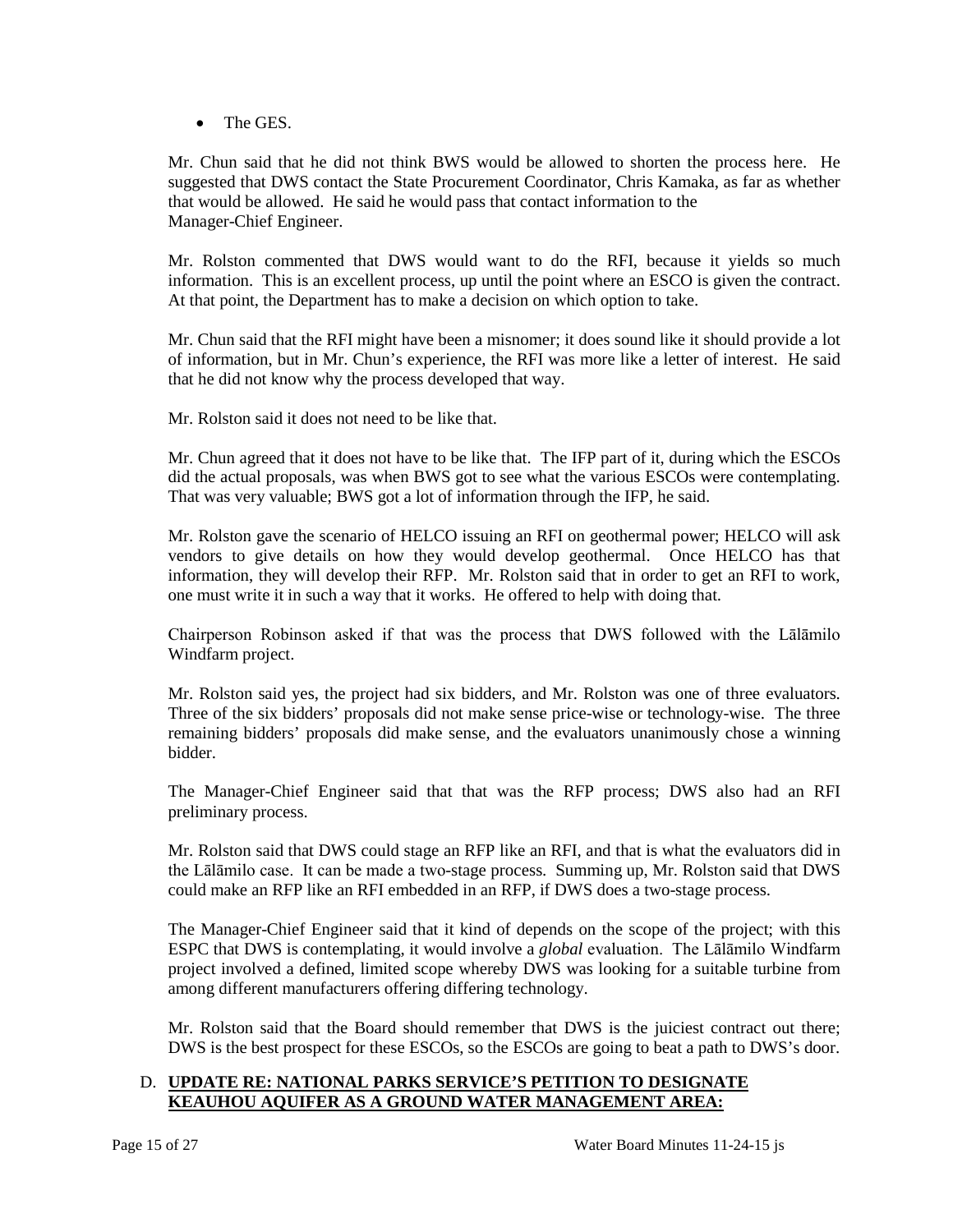the last thing that DWS needed to do was to submit its proposed scope for Phase 2 of the Water of the Commission on Water Resource Management (CWRM). The proposed scope is now under review, and CWRM staff now need to schedule the item to be put before the Commissioners for final approval. Once the approval is granted, DWS can move forward with Phase 2 of the The Manager-Chief Engineer said he had no update. He said there were no new developments; Use and Development Plan (WUDP). DWS did submit it, and so the ball is basically in the court WUDP.

## E. **EXECUTIVE SESSION RE: NATIONAL PARKS SERVICE'S PETITION TO DESIGNATE KEAUHOU AQUIFER AS A GROUND WATER MANAGEMENT AREA:**

*(Executive Session was waived.)* 

## F. DISCUSSION OF AMENDING DWS RULE 3-10, REGARDING LEAK ADJUSTMENTS:

 Ms. Lee Loy said that she wanted to frame up the proposed Rule changes that the Board has DWS was forgiving, through a process. The process itself was a bit confusing, and the process was not as streamlined as it could be, nor did it have very definitive language, Ms. Lee Loy said. was not as streamlined as it could be, nor did it have very definitive language, Ms. Lee Loy said. As a result, Ms. Lee Loy took Mr. Sumada's feedback, and broke Section 3-10 into three water bill. This section provides an opportunity for the customer to get a leak adjustment, or a forgiveness, of a portion of that bill, Ms. Lee Loy said. Ms. Lee Loy said she worked to create before it, and then have Mr. Sumada and Ms. Self weigh in regarding the proposed changes in language. She noted that two months or so ago, Mr. Sumada had given some input to the Board as to where DWS could see the highest cost savings, or close the gap on some of the money that sections. Under Section 3-10(3), the proposed change is related to leaks on a property. A customer will leave the hose running while filling the pool, and then the customer gets a large language that would limit the understanding of that leak adjustment.

 The next part was related to unforeseen acts of nature; Ms. Lee Loy said she added in language that allowed for a leak adjustment caused by a natural event, putting in 80 percent of the excess water off, caused by any act of nature. She acknowledged that Mr. Sumada has a comment about that, but basically that leak adjustment is another option.

 The third part was related to criminal property damage. That subsection in the Rule was left pretty much intact, but Ms. Lee Loy said she framed it so that there was a clear understanding that adjustment. People try to swap out the lesser amount for one that was more expensive. Ms. Lee Loy said that after Section 3-10(5), she tried to close the gap on picking a leak the customer has three options for applying for a leak adjustment. In the course of discussions, it was discovered that people try and use one leak adjustment, and then end up needing another leak adjustment among the three options above, and how to apply it. She noted that Ms. Self had some comments regarding this section.

 Ms. Self said that her comments were just taken from the legal standpoint. For example, her question regarding Section 3-10(5) was whether the Board wanted to have *any* leak adjustment once every three years, or whether the Board wanted that section to deal specifically with criminal acts by third parties.

 Ms. Lee Loy asked the Board whether they wanted to give DWS the latitude to grant *each of the three* leak adjustment options, i.e., the proverbial leaky faucet reason; the act of nature; and the criminal property damage in the same three-year period, or *only one* out of the three options.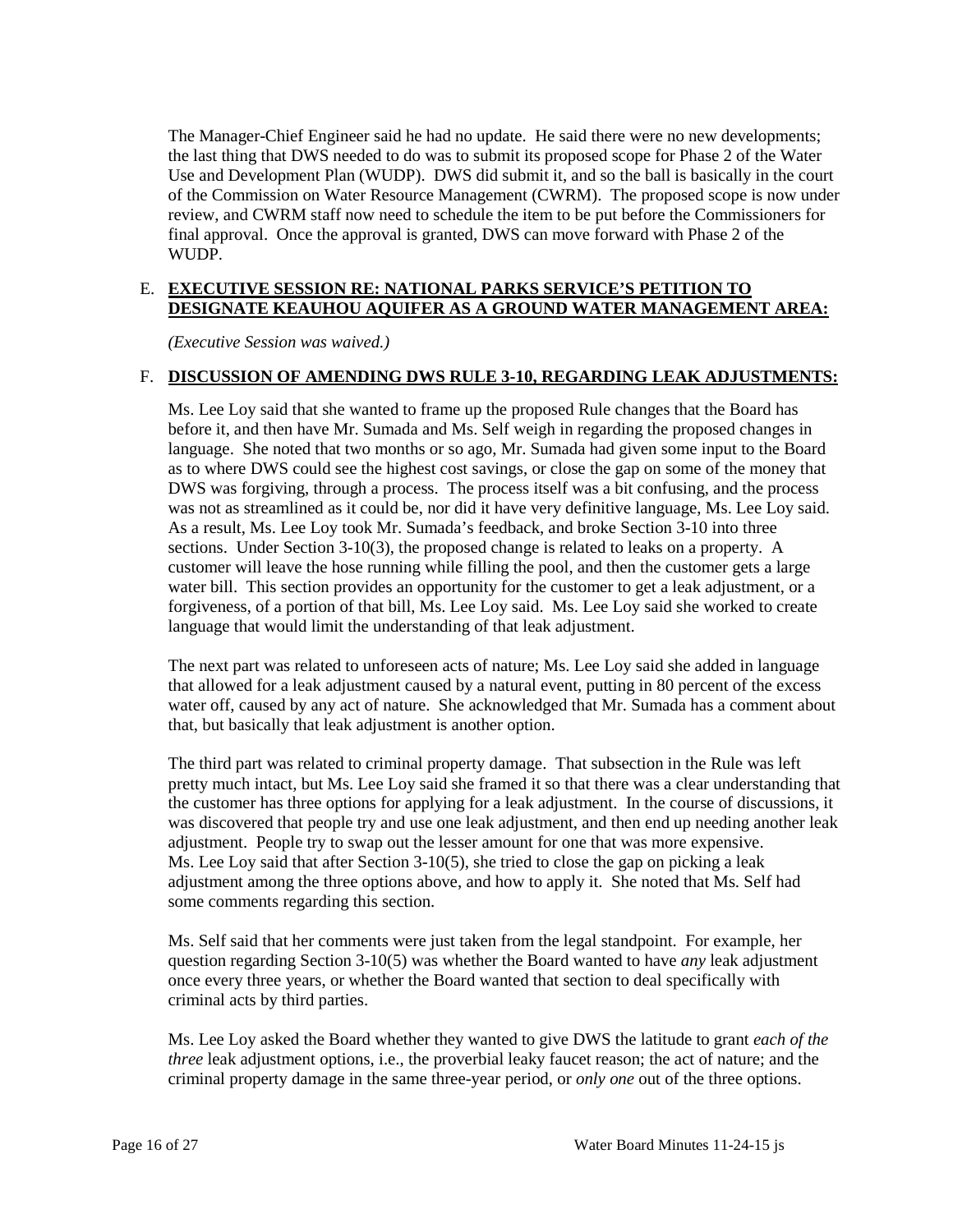Chairperson Robinson said that granting all three in the same three-year period would lead to too much abuse.

 leak adjustment for a leaky faucet-type of scenario, as well as for an earthquake that breaks the Ms. Lee Loy asked the Board to consider whether a customer should be given the chance to get a pipes. She said that is the kind of feedback she wants from the Board.

Ms. Self said that the way the Rule is written right now, the customer gets one leak adjustment every three years, regardless of what type of leak is involved. She suggested that the Board might want to hear from DWS's accountants.

Chairperson Robinson called on Mr. Sumada to comment.

 three-year period, noting that he does not deal with leak adjustments with the same frequency as Customer Service staff. He said that it appears that the three-year period is applied only to the Mr. Sumada said he was not absolutely certain how many leak adjustments are allowed during the routine domestic water leaks or breaks; the three-year period is not being applied to criminal property damage cases or to acts of nature-related leaks. He said that these three categories are all handled separately. Conceivably, a customer could get all three categories of leak adjustments in a three-year period – if all of those things occurred in the same three-year period.

 extremely rare. DWS scrutinizes claims for acts of nature, etc. The Manager-Chief Engineer said that to put that into perspective for the Board, that scenario is

 opportunity to talk to the staff a bit further regarding the proposed changes in language, etc. The Manager-Chief Engineer noted that the Department had not had time to thoroughly review and discuss Ms. Lee Loy's proposed changes. He said that he wanted very much to have the

 customer for a police report. The Department takes the findings of the police investigation, and Regarding criminal acts, DWS has had several such claims, but the Department always asks the does its own investigation to ascertain whether or not it is a viable claim.

 Chairperson Robinson asked if a criminal act would be something like a trespasser on a property who breaks a pipe or lets the water run.

The Manager-Chief Engineer confirmed that such claims have happened.

Ms. Self confirmed this as well.

 waterlines sometimes get shot, and sometimes people take other people's water if they need it, he Mr. Elarionoff observed that this kind of problem arises frequently in rural areas such as ranching areas, where people trespass through other people's properties, shooting pigs, etc. People's said.

 keen on offering too many options; he preferred to just offer the leak adjustment once every three Chairperson Robinson said his greatest problem is with pigs chewing on his waterlines when the weather gets dry. Turning to the various options outlined by Ms. Lee Loy, he said he was not years.

Ms. Iokepa-Moses said she disagreed, citing the fact that criminal damage does happen, as do acts of nature such as earthquakes, especially in Ka'u. Meanwhile, people do leave the faucet on, etc.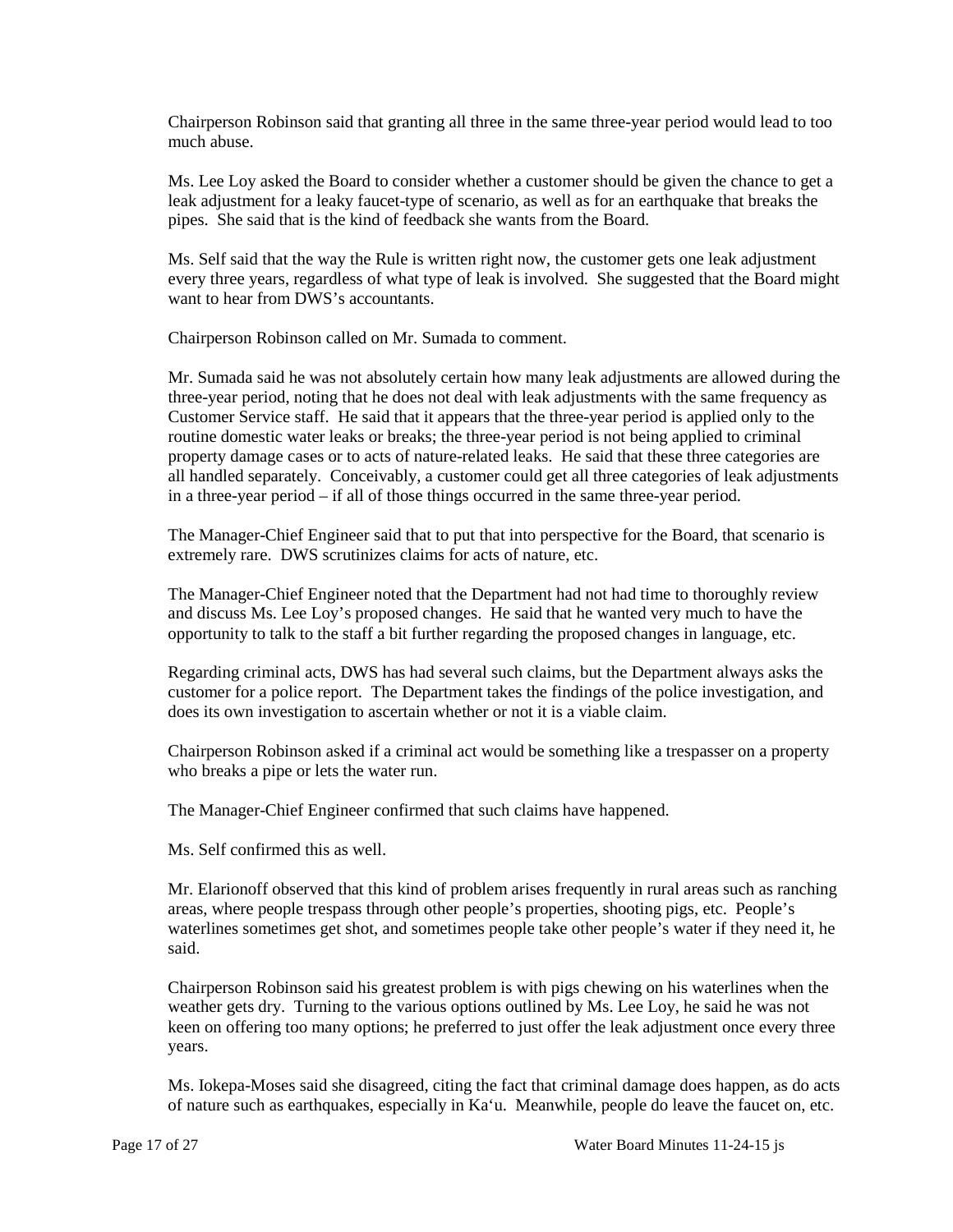catastrophes and criminal damage, with proper documentation. She noted that the Ka'u District She thought that the leak adjustment should be available just once every three years for leaving the faucet running, etc., but customers should be able to get leak adjustments for natural staff are very diligent in investigating leaks. She said that she would *not* be comfortable with granting only one leak adjustment in a three-year period regardless of the circumstances, because earthquakes and criminal damage do happen.

Mr. Takamine said that he was concerned about DWS giving people too many options, for fear that some people will take advantage of the system. He cited people who, with substandard waterlines running a mile long with a joint every 20 feet above ground, might take advantage.

Chairperson Robinson asked if DWS promotes the use of self-shutoff water meter valves that shut off after usage exceeds 10,000 gallons.

 can direct people who ask about it to do a Google search. He noted that DWS is considering a Smart Meters would use cell phones to monitor usage by the hour; customers would pay a The Manager-Chief Engineer said that these devices were mentioned during a Contested Case that came before the Board. DWS does not promote any particular product, but the Department pilot Smart Meter program, and has put out a Request for Quotes (RFQ) for 12 locations. The monthly fee to have access to the service.

 more information about what kinds of leak adjustments have been granted for acts of nature and Ms. Iokepa-Moses asked that this Item be tabled until next month. She asked the Department for criminal acts.

 clearer than others, but DWS can look into whether there are statistics in-house on leak The Manager-Chief Engineer said that every instance is handled case-by-case. Some cases are adjustments related to acts of nature and criminal acts. He promised to look into whether such information was available, and would provide any such information to the Board.

 Mr. Arikawa said he would like to see whether Customer Service might have such information to share with the Board.

Mr. Elarionoff said another factor contributing to water leaks is tree roots; Mr. Elarionoff said that that had happened to him.

Mr. Balog said that tree roots were a standard maintenance issue.

 could consider changing the three-year period to a two-year period. The Board can discuss that Ms. Lee Loy, noting the Item would be tabled, asked the Board and staff to provide their input to Mr. Sumada, Ms. Self or to Ms. Lee Loy. She suggested to Ms. Iokepa-Moses that the Board next time; the Board has the flexibility to make such changes, she said.

 opted to decline. The appellants were basically testing the Rules to see if the Board could break Chairperson Robinson noted a recent Contested Case involving a waterline break in Kona. The appellants were offered the option of retroactively applying a leak adjustment, against a prior break that they had fixed. The appellants would have gotten the benefit of that deal, but they the Rules, but the Board cannot do that, the Chairperson said. The Board has to come up with something that is fair, he added.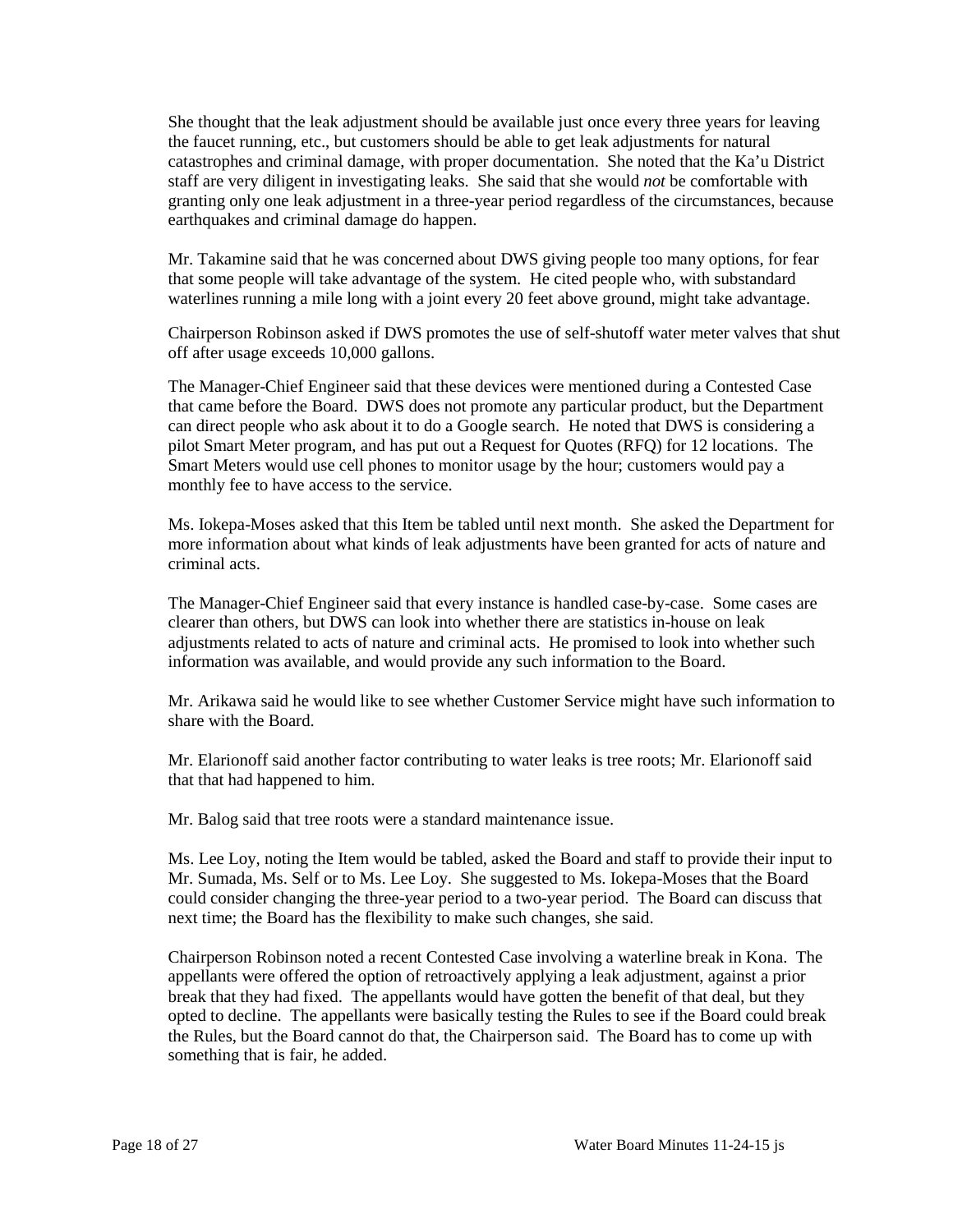Ms. Lee Loy said that the Board is refining the process on the Rules, but is leaving all of the other steps in place.

Chairperson Robinson said that if a customer is not happy with the Board's decision, they can always take it to court.

Ms. Self said such an appeal would go to the Third Circuit Court.

Ms. Lee Loy said yes, it would be an agency appeal.

 Ms. Self noted that Mr. Sumada and Mr. David Mellom of Customer Service had drawn her attention to another type of situation, whereby customers with obvious leaks such as a leaky toilet or sink, fail to fix the leak in a timely manner. Such customers wait until they get a really big bill, upon which they seek a leak adjustment. That is another issue that the Board should look at, and Messrs. Sumada and Mellom can provide more information on that.

 Mr. Sumada confirmed that the Department would like to have a change to the Rules that limits the leak adjustment to a two-billing period timeframe, so that customers address the leaks in a timely fashion.

 action to fix their pipes come before the Board for leak adjustments. He said that this Item is Chairperson Robinson said it really bothers him when people who have not taken constructive deferred to the next Board meeting.

## G. **MONTHLY PROGRESS REPORT**:

 Honoka'a Transmission Waterline Phase 2 projects, which DWS is looking to finish in the first projects, and asked whether the contractors were likely to come to the Board to ask for another Mr. Takamine asked about the Laupāhoehoe (Manowai'ōpae) 0.5 MG Reservoir and Āhualoaquarter of next year. He asked whether the recent spate of rainy weather had delayed these time extension.

 Mr. Inaba said that the contractor for the Laupāhoehoe project asked for a time extension; there have been a few rain-out days. DWS is in daily contact with the contractors on both of these projects.

 With other reasons for delays, DWS puts the burden on the contractor to show DWS that the delay was on the critical path. The contractor must show DWS that the delay will really affect day to the completion date. The Manager-Chief Engineer said that Mr. Takamine is correct in The Manager-Chief Engineer said that under DWS's General Requirements and Covenants, rainouts are arguably the most black-and-white documentation for time extensions to contracts. the contract completion date. Under the General Requirements and Covenants, rain-out days do not have to be on the critical path. If a contractor loses a day due to rain, the contractor can add a that there has been some impact on the Laupāhoehoe project, but there is no indication of such an impact on the Āhualoa-Honoka'a project.

 they were waiting for some materials to be delivered. DWS has confirmed that the contractor is Mr. Inaba said that on the Āhualoa-Honoka'a project, the contractor has not been on site because not asking for a time extension.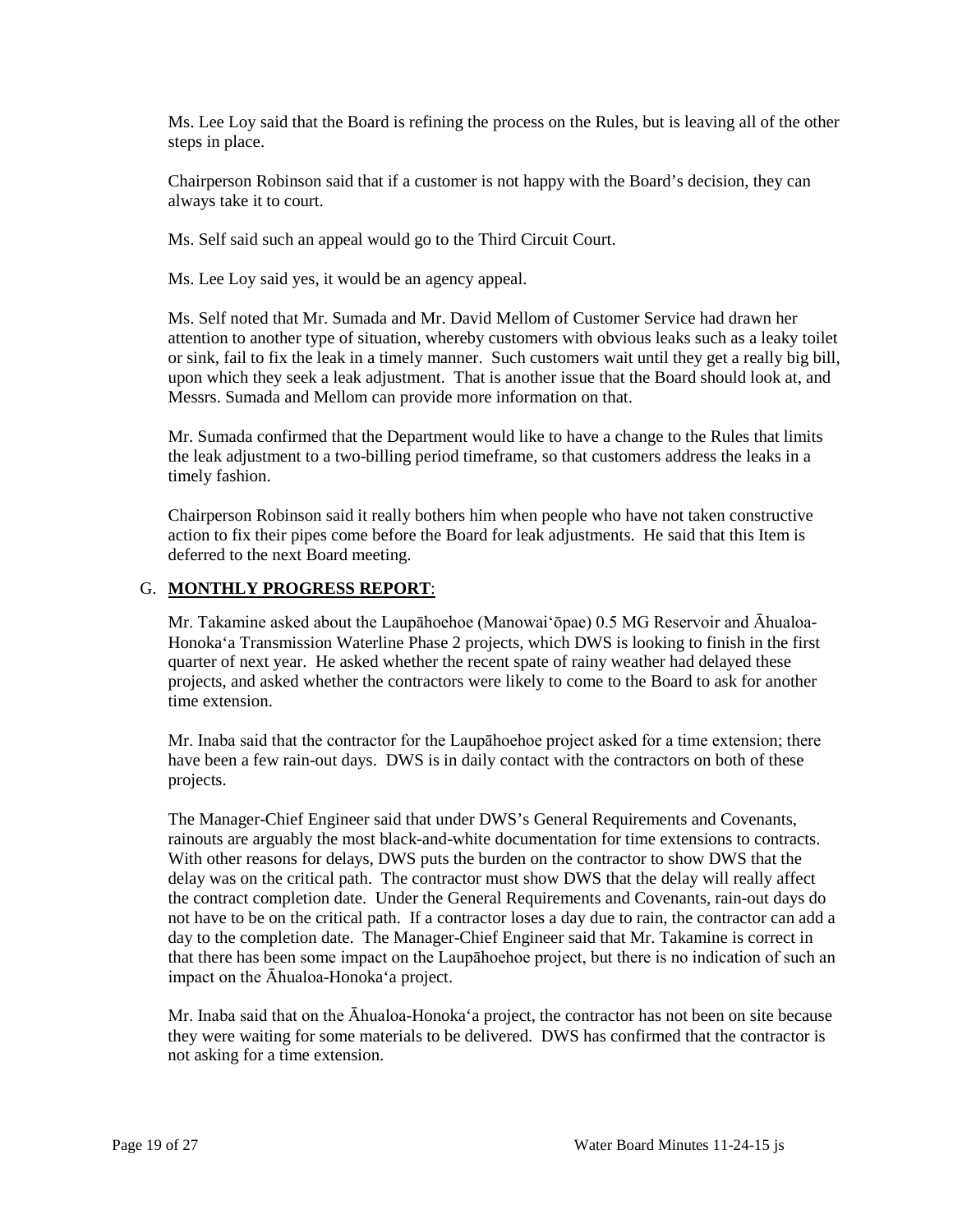Chairperson Robinson asked about the Ola'a 6 Production Well and 1.0 MG Reservoir project, noting that it was three years over.

 built drawings and other final close-out documentation. These documents are required before DWS can financially close out the project, and make final payment to the contractor. The The Deputy, whose project this was, confirmed that the construction contract duration is finished already; the contractor has fulfilled his construction obligations for the project, etc. The Deputy has been in discussions with the contractor because they have not provided DWS with their ascontractor needs to deliver those close-out documents, he said.

 Chairperson Robinson asked if this was the same kind of situation that DWS experienced with CTS Earthmoving, the contractor for the much-delayed Palani Road Transmission Waterline project. He asked if the Ola'a project involved any personnel or similar items.

 The Deputy said no. It involves the delivery of the required close-out documentation, including as-built drawings, releases from sub-contractors, and affidavits.

The Deputy said he was not sure why the contractor was not jumping on it, because DWS is ready to close the project out – as soon as those documents come in from the contractor.

Chairperson Robinson asked what the final payment was.

The Deputy said it was basically a retainage, in excess of \$100,000.00, or as high as \$150,000.00.

 Chairperson Robinson said that DWS just has to demand that the contractor delivers the final documentation.

Ms. Iokepa-Moses suggested that the Board send the contractor a letter.

 Chairperson Robinson said he would be happy for the Board to send a letter. He asked Ms. Self if she could send the contractor a letter.

Ms. Self said sure.

 Department and the Board want to get this project closed out and off its books. The Deputy said that he would make another call to the contractor, to convey to them that the

The Manager-Chief Engineer said this was frustrating for Mr. Sumada and the Finance Division. The Manager-Chief Engineer said this was frustrating for Mr. Sumada and the Finance Division. This is called a Final Settlement of Contract; the contract is basically done, but DWS does not want to pay the contractor 100 percent, pending these obligations that the contractor needs to Maintenance (O&M) manuals, tax clearances, training documentation, etc. The contract stays on baffled as to why the contractor does not do what they need to do, in order to get their money. He asked Ms. Self if there is any way that DWS can just terminate the contract, and not pay the meet. He said that besides the as-built drawings, the contractor needs to provide Operations and the books until the documentation comes in, he said. The Manager-Chief Engineer said he was contractor off.

Chairperson Robinson said yes, DWS should terminate the contract and keep the money.

Ms. Iokepa-Moses expressed misgivings, asking whether DWS indeed needs those documents.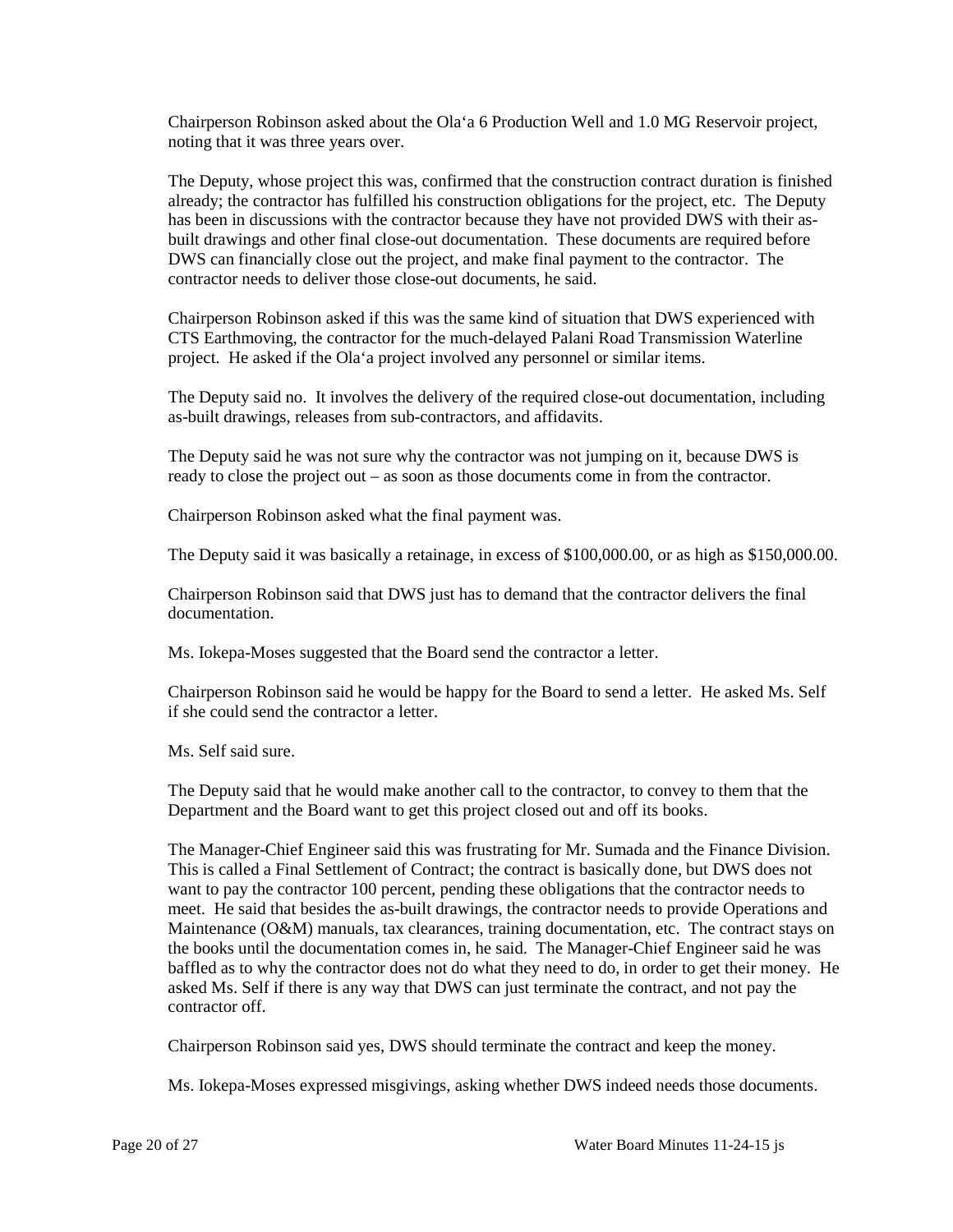Chairperson Robinson said that DWS does need the as-built drawings.

 The Manager-Chief Engineer said yes, DWS needs them, but the Department could figure out ways to get by without them. He noted that the inspector for the project has his own set of as- built drawings anyway. He said that the contractor might jump if Corporation Counsel writes to the contractor telling them to get the documents in, or else the contract will be closed and no final payment will be forthcoming.

 Ms. Self said that she would meet with the Manager-Chief Engineer and the Deputy to put something together.

 yet. Turning to the Queen Ka'ahumanu Highway Widening project, Chairperson Robinson noted that the pipes are being laid out. He asked if DWS needs to pay the contractor, Goodfellow Brothers,

Mr. Inaba said that DWS paid them already.

Chairperson Robinson asked if DWS paid them the full amount.

 Mr. Inaba said no, the contractor has not submitted an invoice yet, but an invoice will arrive soon. A portion of that invoice will be deducted because DWS paid for the material early on, to the tune of \$1.169 million.

The Manager-Chief Engineer clarified that DWS already gave the money for the project to the State, so DWS will be *signing off* on the invoice.

Chairperson Robinson noted that DWS had indeed given the State \$3.444 million for the project.

The Manager-Chief Engineer said yes, the money was given to the State back in 2010.

Chairperson Robinson said he thought that DWS had only given them the \$1.169 million.

The Manager-Chief Engineer said that was how much the contractor *spent*.

 this time; it has been five years. Chairperson Robinson asked whether the State has been holding on to DWS's \$3.444 million all

 Mr. Inaba said yes, the State gave DWS credit for the supposed interest that has been earned on the money. This was only to offset the additional costs that were incurred, he said.

 The Manager-Chief Engineer said that the credit did cover some of the additional costs, such as the gasket replacement and the testing of the fittings, etc.

Mr. Inaba said yes, those items were not cheap.

The Manager-Chief Engineer said that was nearly a million dollars in foregone interest on that money.

 the project was supposed to come up to bid around the end of this year. Mr. Balog asked about the Waikoloa Reservoir No. 1 Earthquake Repairs project; he noted that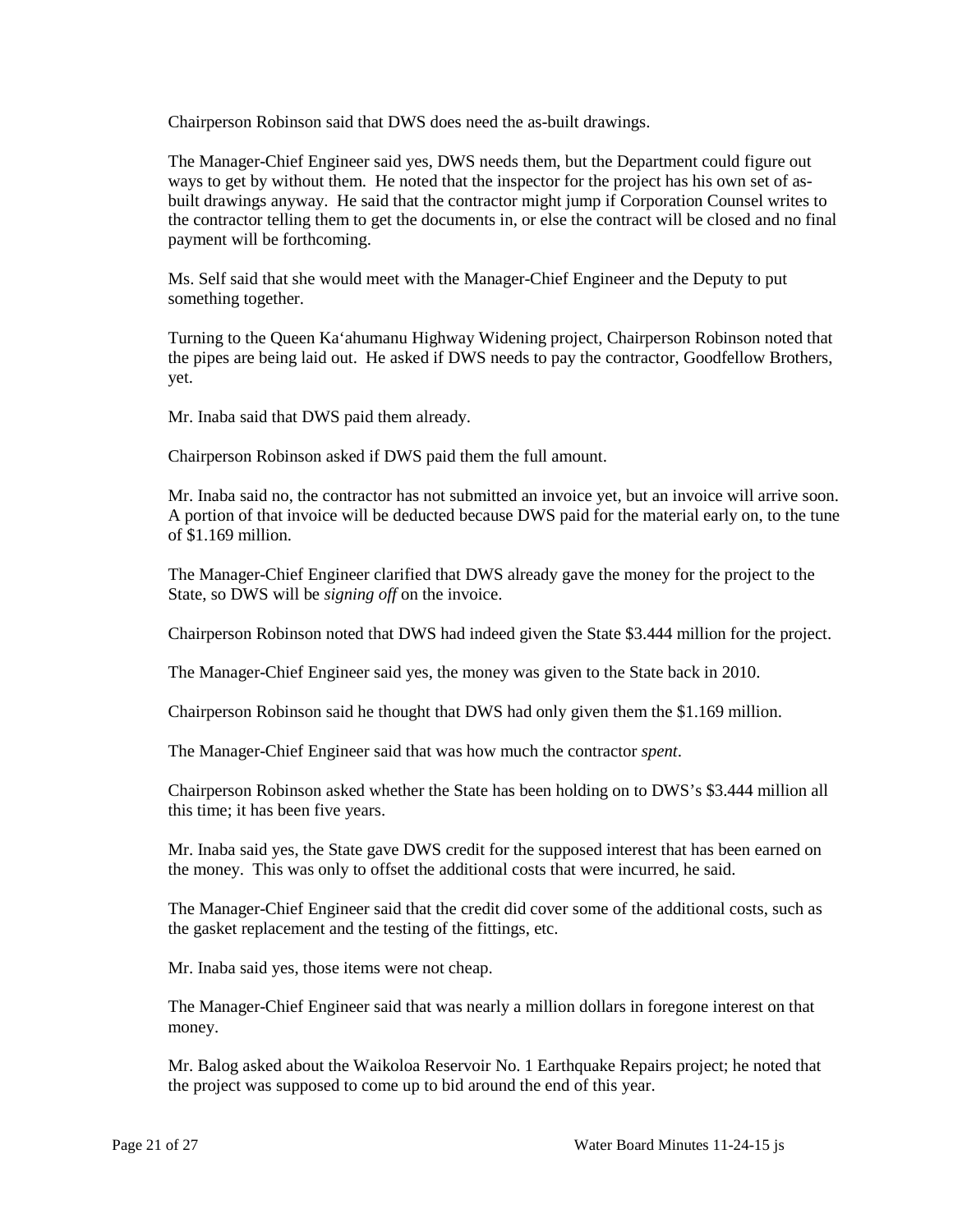Mr. Inaba said yes, DWS is still shooting for that, and is meeting weekly with the consultant, as complete, specific tree removal plan. This tree removal plan is the latest requirement. The CAD drawings plot all of the trees that DWS surveyed on the property, which is in the Department of well as the Federal Emergency Management Agency (FEMA) and State Civil Defense. DWS has sent the consultant CAD drawings specifying exactly what trees need to be removed as part of a Hawaiian Home Lands' Forest Reserve.

 Ms. Iokepa-Moses returned to the \$3.444 million that DWS gave to the State for the Queen Ka'ahumanu Highway project, suggesting that it could be seen as a learning experience for DWS. its own bank account ready for when the project is ready to go. She suggested that DWS should not have to give up the money, and instead should just have it in

 refused, and demanded the entire amount up front, immediately. If DWS did not give them the The Manager-Chief Engineer said that DWS made every effort to do it that way, but the State money, DWS would have been excluded from the project. DWS had offered to certify that they had the money available, and offered to keep the money in a separate account earmarked for the project.

 drop-dead timeframe, such as a 24-month window in which to perform, or else the money would Ms. Iokepa-Moses said okay, the State did not go for that. She asked if DWS gave the State a come back to DWS.

Mr. Inaba said that there was a Memorandum of Understanding (MOU) with the State, but it did not state anything like that.

 The Manager-Chief Engineer said that DWS did ask for the money back. The State said that in to fight for the pipe that was already purchased. DWS pursued every avenue available to hold the that case, DWS would be out of the game; DWS feared that the Department would probably have money to the side without actually giving the money to the State, but to no avail. However, the Department does not plan to let that happen in the future.

 Ms. Lee Loy noted to Ms. Iokepa-Moses that after the State got the \$3.444 million, the State came back demanding *more* money. The Board pushed back and refused; Ms. Lee Loy said she believed that this was part of what forced the State to come back and give DWS credits for the earned interest and other things.

 Chairperson Robinson wondered what the Department of Transportation (DOT) does with the balance of DWS's money that it still holds; he asked if it gets swept and used in the General Fund.

Mr. Inaba said he believed that the funds are in the DOT account.

 Mr. Balog said that if a project does not start, like in this case, DWS cannot have the State pull the project and keep the money.

 just keep the money. He noted that basically, it is cheaper for DWS to partner on the construction that the State is doing, rather than to go in after the fact and dig up the new highway to install DWS's pipes. That is where DWS thought that the project would work out. Nobody in 2010 Manager-Chief Engineer said. Down the line, there is no other project out there where DWS The Manager-Chief Engineer said no, the State would have to give back the money; they cannot expected the massive delay on this project; everybody thought that it would go forward, the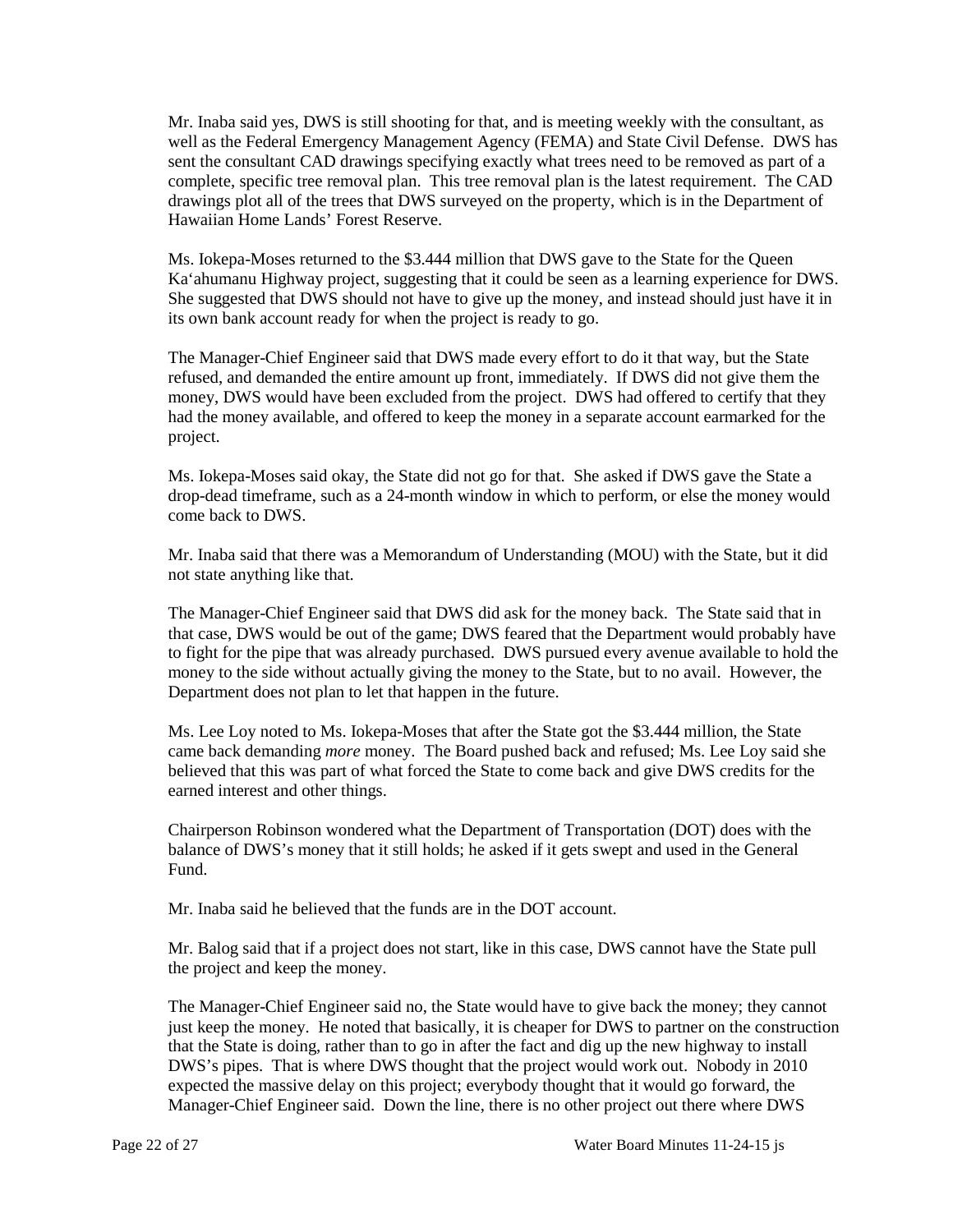comes to that, DWS will just do its project on its own, and dig up the State's new highway two would do something like this, aside from possibly the Puainako Street Extension, he said. In the future, DWS can use this experience to tell the State that this scenario will not happen again. If it years down the road, he said.

## H. **REVIEW OF MONTHLY FINANCIAL STATEMENTS:**

 Mr. Sumada reported that the auditors have almost finished their report for Fiscal Year 2015; the Hawai'i Employee Retirement System (ERS). Once the auditors complete their report, they will auditors are only waiting for another auditor's report in order to flesh out some footnotes on the come before the Board to explain their findings. Mr. Sumada noted that the only big change will be the new requirement that mandates how pension liabilities are reported.

 Chairperson Robinson said he has been thinking about that since Mr. Sumada first mentioned it at a previous meeting; the Chairperson said he still could not understand how DWS must take a charge for unfunded pension liability, when DWS contributes to ERS. He noted that DWS opted to go fully-funded on the pension contributions.

 pension liability is around \$8 billion. It is a big number, but DWS's portion was less than one Their answer was that the \$20 million being recorded on DWS's books is a net of the obligations, recording \$20 million in pension liability; the County is recording \$300 million, and statewide the Mr. Sumada said that he had asked the auditors the question that the Chairperson had posed. less the investments that ERS holds on DWS's behalf. Comparatively speaking, DWS is percent of the total.

 fund all of the pensions that are out there; therefore the ERS is going to allocate back a deficit to contributions made initially to cover the obligations of the retirees, or ERS is not doing a terribly good job of investing those contributions, he said. That is where that deficit occurs. The Chairperson Robinson interpreted the auditors as saying that ERS does not have enough money to the different people who are contributing to ERS. Either there are more than enough allocation back to DWS is an allocation based upon the deficit at ERS, compared to what the actuarial tables would prescribe that ERS spend over time, the Chairperson said.

 Mr. Sumada said that the number that is being recorded is *net* of the investments that ERS is holding. That money is used to fund people who are already retired. However, the retirements for current employees are not funded.

The Manager-Chief Engineer asked whether this was partly due to a change in the Accounting Standards.

 adopted accounting pronouncement. That pronouncement said, from this point forward, all for their retirement plans. Everybody whose retirements are handled by ERS is obliged to do this, Mr. Sumada said yes, the only reason that this disclosure is being made is because of the recentlygovernment agencies must show on their financial statements this number of unfunded liability he said. The State has the lion's share of the affected employees.

Chairperson Robinson said it is a wake-up call.

 Mr. Elarionoff said he was having a hard time comprehending this whole financial picture. He asked Mr. Sumada how he viewed DWS's financial picture going forward.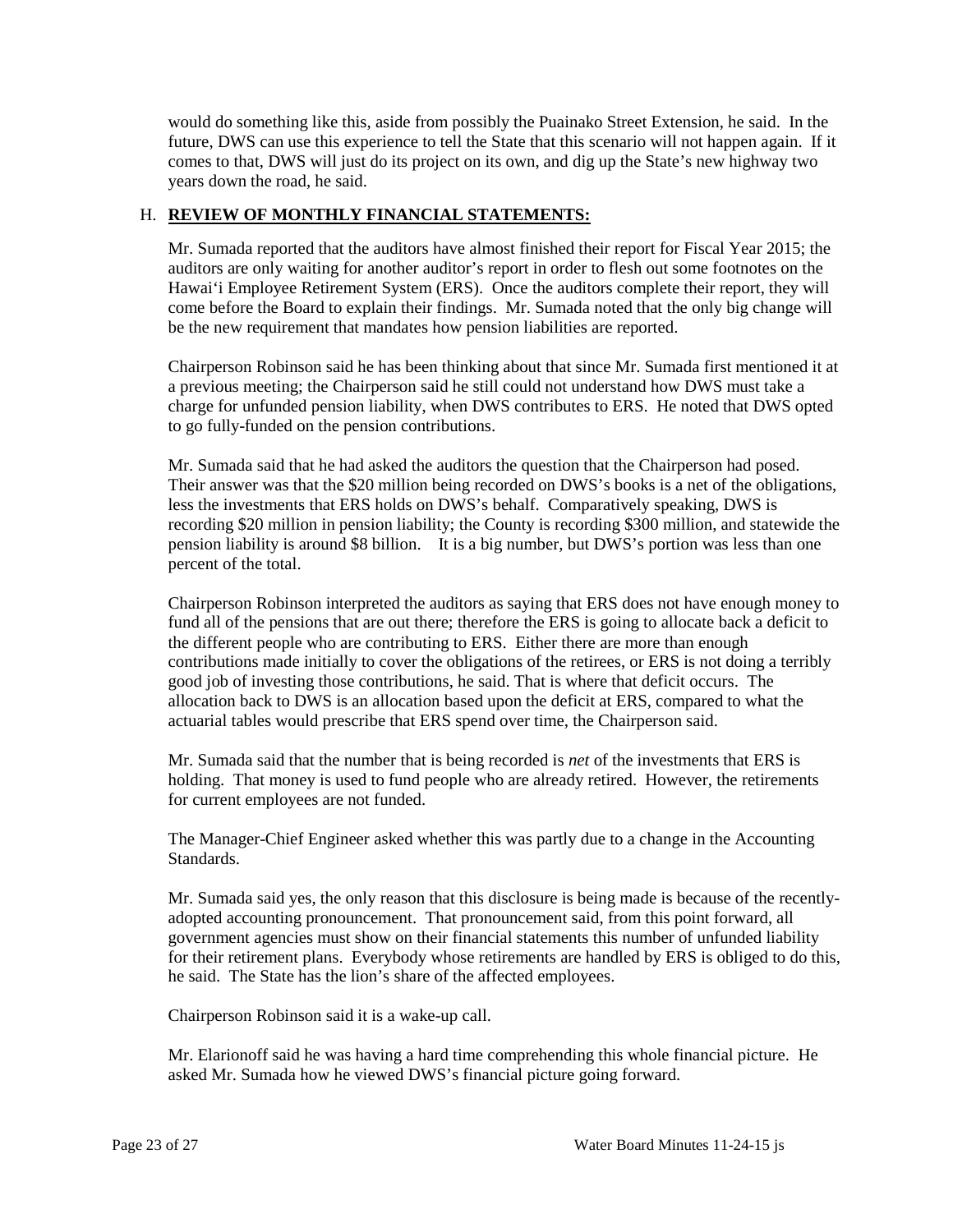Department's books. The rate structures that DWS has put in place, along with the expenses that generates, and the Department is not over-extended to the point that it is at risk financially. The balance sheet attests to this, Mr. Sumada said. In their previous presentation to the Board, the Mr. Sumada said that DWS is in good financial shape, in spite of this big number hitting the DWS incurs, have been set up pretty well. For the most part, DWS is only spending what it auditors have said that DWS has pretty solid numbers; it has been that way for a long time.

 an inordinate amount of outstanding receivables, in relation to the total amount of revenue that Chairperson Robinson said that most importantly, DWS as an operating company does not have DWS generates. On a percentage basis, it is very low compared to what other operating companies may have. The Chairperson said that was thanks to consistent collection efforts.

## I. **MANAGER-CHIEF ENGINEER'S REPORT:**

The Manager-Chief Engineer will provide an update or status on the following:

- 1) Lālāmilo Windfarm Status Update The Manager-Chief Engineer said that there had been some concern regarding the recordable access, etc. regarding this property. DWS to resolve whatever concerns the lender had over the recordable access. The contractor project is proceeding according to schedule, as far as DWS is concerned. The Manager- Chief Engineer then asked Ms. Judy Hayducsko to provide her report on Energy Initiatives. The Manager-Chief Engineer noted that last Friday, he had met with some they are doing, and hopefully join their Council so as to have a say in what things get put the burden on the contractor to sort things out with the State. The lender on this project is working directly with the Department of Land and Natural Resources (DLNR) actually broke ground yesterday, to begin laying the foundations for the turbines. The energy accelerator people on Oahu, including Mr. Josh Stanbro, who is with the Hawai'i Community Foundation's Fresh Water Initiative. DWS wants to be involved with what implemented in the future.
- older, yellow data logger is what DWS has been using, which had warranty issues. A that data loggers are used to listen for leaking pipes. Pipes leak at different pitches, and at night time when customers are using less water, the leaks are more easily audible. 2) DWS Energy Initiatives Update – Ms. Judy Hayducsko went through her four-page update sent with the Board packets, and passed around two types of data-loggers. An newer, blue data logger, costing \$521.00 a piece, is working really well. She explained

Turning to the Power Cost Charge, HELCO has informed DWS recently that due to lower fuel costs, DWS's electric bills will also be lower.

 Department is flushing its water mains long enough to clean them. Returning to the data purchase. The recent energy report by Mr. Bolles had recommended that DWS increase Ms. Hayducsko explained about non-revenue water, which is water for which DWS is not paid; DWS is working to reduce this category of water. DWS looks for leaks within its system, as well as meter inaccuracies. DWS also looks into whether or not the loggers, Ms. Hayducsko noted that grants from Hawai'i Energy had helped fund their the number of data loggers; this is Phase 2 of that program.

Mr. Balog asked where the data loggers have been installed.

Ms. Hayducsko said that they are all around the island, and are typically installed on top of a valve. Some of the data loggers are put underground in valve vaults, very close to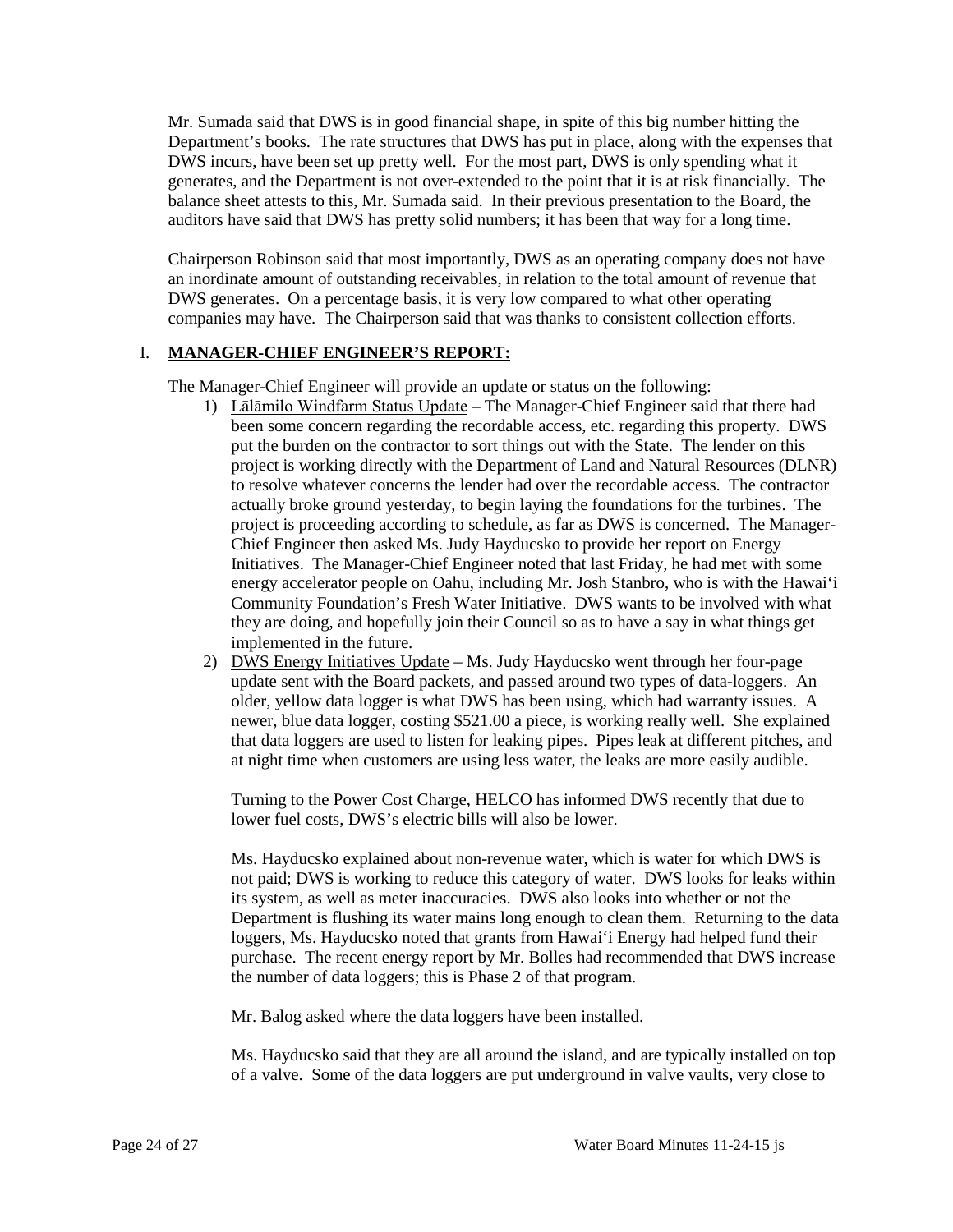pipes so that leak noise can be detected. An additional water service investigator has been hired, starting December 1.

 done by then-Energy Management Specialist Julie Myhre in November 2013. A fixture in Ms. Myhre's report was an update on DWS's hydro-generators. Ms. Hayducsko The most recent Energy Initiatives report (known at the time as Green Initiatives), was noted that DWS has three hydro-generators:

- Kahalu'u Shaft Currently over-producing power; soon to return to normal levels.
- this hydro-generator is not operating as well as the Department would like. Typically, DWS sells most of the power produced here to HELCO. • Kaloko – DWS is currently having problems with the wells in this system, so
- Waimea The power from this hydro-generator is used internally, the unit is not currently operational.

 Ms. Hayducsko said that DWS uses all the power that the Kahalu'u Shaft hydro- generator produces to run the Shaft wells. At Waimea and Kaloko, the power is using internally, and HELCO is paying DWS at the Schedule Q rate for excess power that DWS sells to HELCO, at less than 10 cents per kWh. DWS is exploring additional hydro-generators.

 peak pumping. One of those 9 wells is currently not producing power, so DWS is not Turning to the Rider M program, Ms. Hayducsko said that DWS has 9 wells on the program, which provides demand savings (in the form of rebates from HELCO) for offgetting any rebate from that well.

Mr. Balog asked why there were 11 wells in Rider M circa 2012 and 2013, while now there are only 9 wells in the program.

 reinstate them into Rider M. When a well is down for over a year, HELCO terminates DWS's Rider M contract for that well. Two wells were terminated recently. Some of optimize everything that it can, Ms. Hayducsko said. Ms. Hayducsko said that two wells are down for repairs right now, but DWS wants to the very large wells are still very active, so the rebates have been good; DWS is trying to

Mr. Balog asked if any other wells were at risk of being terminated from Rider M.

Ms. Hayducsko said no, she believed that the wells that are currently active in the program are doing well.

 The Manager-Chief Engineer said that one of the challenges is that DWS needs to have during peak hours. When a well goes down and DWS must resort to another well that is peak hours, HELCO dings DWS for it on the rebates. DWS considers Rider M a good (VFDs) and increased storage that would enable DWS to utilize each Rider M contract enough redundancy in its system, in order to be able to commit to not using these wells on Rider M, DWS must pay the penalty. Rider M incentivizes DWS to *not* pump when HELCO wants DWS not to pump, he said. When Rider M wells have to pump during program, and would like to expand on it. This could be something that DWS could include in an Energy Savings Performance Contract (ESPC), the Manager-Chief Engineer said. Among the things that could factor in are variable frequency drives more effectively, he said.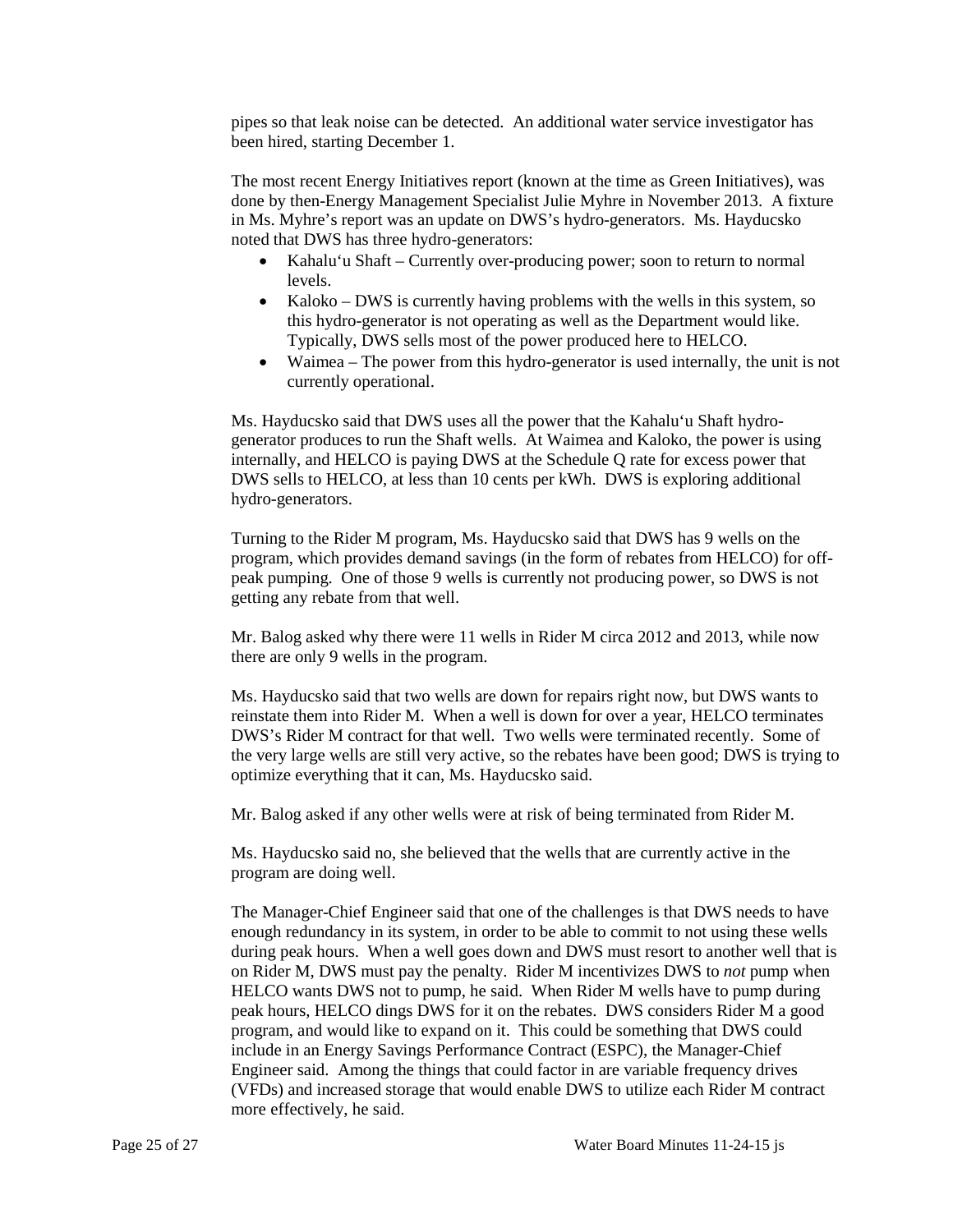Ms. Hayducsko noted that the very times that DWS is required under Rider M to curtail pumping is when customer demand tends to be highest: between 5:00 p.m. and 9:00 p.m.

Chairperson Robinson said that hopefully, there will be water in storage, so that DWS will just be drawing down storage, instead of pumping water during those peak times.

Ms. Hayducsko said that DWS does that whenever it can, but there are times when DWS cannot keep up, and instead needs to go to a 2-hour curtailment of pumping. HELCO does not always agree to that shorter window, she said.

come to talk with DWS, which is the biggest user of HELCO's electricity on this island. come to talk with DWS, which is the biggest user of HELCO's electricity on this island. He said that as part of the due diligence, NextEra will have talked to DWS about its Chairperson Robinson asked about the possible purchase of HELCO by Florida-based NextEra; he noted that when a company plans to acquire an operating company, it does its due diligence to ensure that everything is as represented. He asked if NextEra had plans for future energy use, etc.

 provided its comments and concerns, which hopefully will be brought to the table. Next has attended related events such as the one at 'Imiloa, and has participated in the Mr. Ed Olson (a major land owner). There are a lot of things happening on this island as far as energy is concerned, and DWS continues to explore its options in this regard, the The Manager-Chief Engineer said no, NextEra had not contacted DWS. The County has established its intervenor status on the proposed purchase of HELCO, and DWS has Monday is the start of the evidentiary hearings with the intervenors. DWS had hoped that NextEra would come to talk with them. The Manager-Chief Engineer said that he HELCO Economic Forum in Waimea. DWS really wants to talk story with influential people like Mr. Dutch Kuyper of Parker Ranch, Mr. Hank Rogers of Blue Planet, and Manager-Chief Engineer said.

the Department is currently working on updating it. Ms. Hayducsko noted that her report gives information about the Lālāmilo Windfarm. She said that the Board had received the Department's Energy Policy in their packets;

the Department is currently working on updating it.<br>Returning to the recommendations by Mr. Bolles, Ms. Hayducsko said that DWS is looking into increasing its use of spring water, instead of pumping. This is a very big island, with a lot of sources and sites; it will take some work to implement all of the recommendations in Mr. Bolles' report.

 had done it in 2011, so staff are taking another look at it, with an eye to updating it. The Manager-Chief Engineer, referring to the Energy Policy handout, said that DWS

 industry leader." This would show that DWS is still striving. The current wording Mr. Elarionoff took issue with the wording of the Energy Policy's Vision statement; he said that it should have said: "The Department of Water Supply *remains* a recognized makes it sound as if DWS is already an industry leader, and that is it, he said.

The Manager-Chief Engineer said that the Vision and Mission statements were established when DWS went through its Strategic Business Plan formulation back in